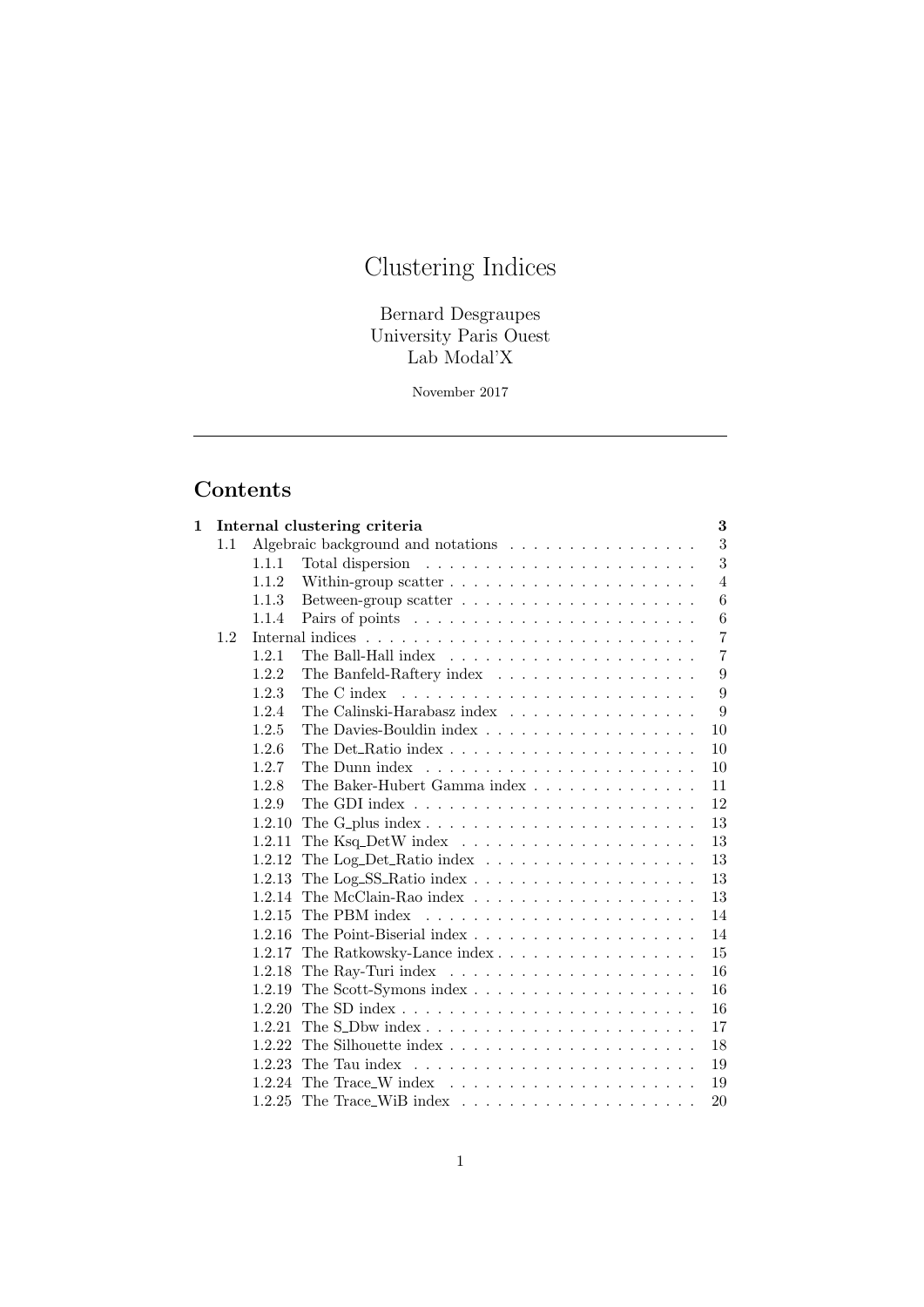|              |                           | 1.2.26 The Wemmert-Gançarski index                                                    | 20 |  |
|--------------|---------------------------|---------------------------------------------------------------------------------------|----|--|
|              |                           |                                                                                       | 20 |  |
|              | $1.3 -$                   |                                                                                       | 21 |  |
| $\mathbf{2}$ |                           | External comparison indices                                                           | 22 |  |
|              | 2.1                       |                                                                                       | 22 |  |
|              | 2.2                       |                                                                                       | 23 |  |
|              | 2.3                       |                                                                                       | 23 |  |
|              | 2.4                       | External indices definition $\ldots \ldots \ldots \ldots \ldots \ldots \ldots \ldots$ | 24 |  |
|              |                           | The Czekanowski-Dice index<br>2.4.1                                                   | 24 |  |
|              |                           | The Folkes-Mallows index $\ldots \ldots \ldots \ldots \ldots \ldots$<br>2.4.2         | 24 |  |
|              |                           | 2.4.3                                                                                 | 24 |  |
|              |                           | 2.4.4                                                                                 | 25 |  |
|              |                           | 2.4.5                                                                                 | 25 |  |
|              |                           | 2.4.6                                                                                 | 25 |  |
|              |                           | 2.4.7                                                                                 | 25 |  |
|              |                           | 2.4.8                                                                                 | 26 |  |
|              |                           | The Rogers-Tanimoto index<br>2.4.9                                                    | 26 |  |
|              |                           | 2.4.10                                                                                | 26 |  |
|              |                           |                                                                                       | 26 |  |
| 3            |                           | Usage of the <i>clusterCrit</i> package                                               | 26 |  |
|              | 3.1                       |                                                                                       | 27 |  |
|              | $3.2\,$                   |                                                                                       | 28 |  |
|              | $3.3\,$                   |                                                                                       | 30 |  |
|              | 33<br><b>Bibliography</b> |                                                                                       |    |  |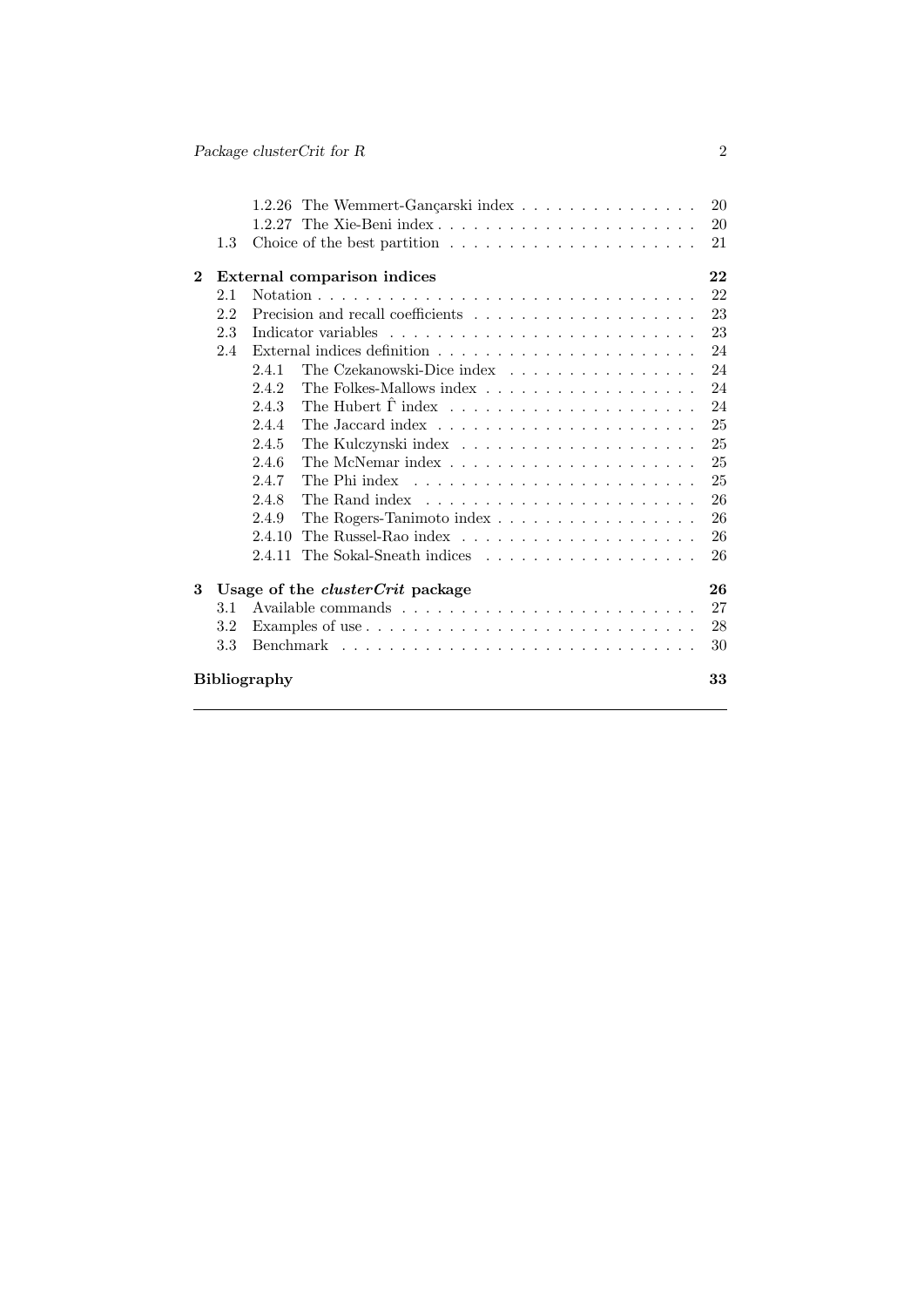# 1 Internal clustering criteria

# 1.1 Algebraic background and notations

Let us denote by A the data matrix: each row is an observation  $O_i$  corresponding to an individual and each column represents a variable observed for all the individuals.

There are N observations and p variables. The size of matrix A is  $N \times p$ .

The data are assumed to be partitioned in  $K$  groups (or *clusters*). Let us denote by  $P$  the vector representing a partition of the data: it is an integer vector with values between 1 and  $K$ . The size of  $P$  is equal to the number  $N$ of observations. For each index  $i$   $(1 \leq i \leq N)$ , the coordinate  $P_i$  is equal to the number  $k$   $(1 \leq k \leq K)$  of the cluster the observation  $O_i$  belongs to.

The cluster  $C_k$  can be represented by a submatrix  $A^{\{k\}}$  of matrix A made of the rows of A whose index i is such that  $P_i = k$ . If  $n_k$  denotes the cardinal of  $C_k$ , the matrix  $A^{\{k\}}$  has size  $n_k \times p$  and one has the relation  $\sum_k n_k = N$ . Let us denote by  $I_k$  the set of the indices of the observations belonging to the cluster  $C_k$ :

$$
I_k = \{i \,|\, O_i \in C_k\} = \{i \,|\, P_i = k\}.
$$

The matrix  $A^{\{k\}}$  can also be denoted formally as  $A_{\{I_k\}}$ .

Let us denote by  $\mu^{\{k\}}$  the barycenter of the observations in the cluster  $C_k$ and by  $\mu$  the barycenter of all the observations.  $\mu^{\{k\}}$  and  $\mu$  are row-vectors with length p: they are the means of the rows of the matrices  $A^{\{k\}}$  and A respectively:

$$
\mu^{\{k\}} = \frac{1}{n_k} \sum_{i \in I_k} x_i \tag{1}
$$

$$
\mu = \frac{1}{N} \sum_{i=1}^{N} x_i \tag{2}
$$

where  $x_i$  designates the row of index i in A.

#### 1.1.1 Total dispersion

Each column vector  $V_j$   $(1 \leq j \leq p)$  of the matrix A can be interpreted as a sample of size  $N$  of the j-th observed variable. Let us center each of these vectors with respect to its mean by setting  $v_j = V_j - \mu_j$ . If X is the matrix formed by the centered vectors  $v_j$ , the scatter matrix T is the matrix defined by

$$
T = {}^t X X.
$$

The general term of  $T$  is:

$$
t_{ij} = \sum_{l=1}^{N} (a_{li} - \mu_i)(a_{lj} - \mu_j)
$$
 (3)

The matrix  $T$  is equal to  $N$  times the variance-covariance matrix of the family of column vectors  $(V_1, \ldots, V_p)$ . The general term of T can thus also be written as

$$
t_{ij} = N \times \text{Cov}(V_i, V_j). \tag{4}
$$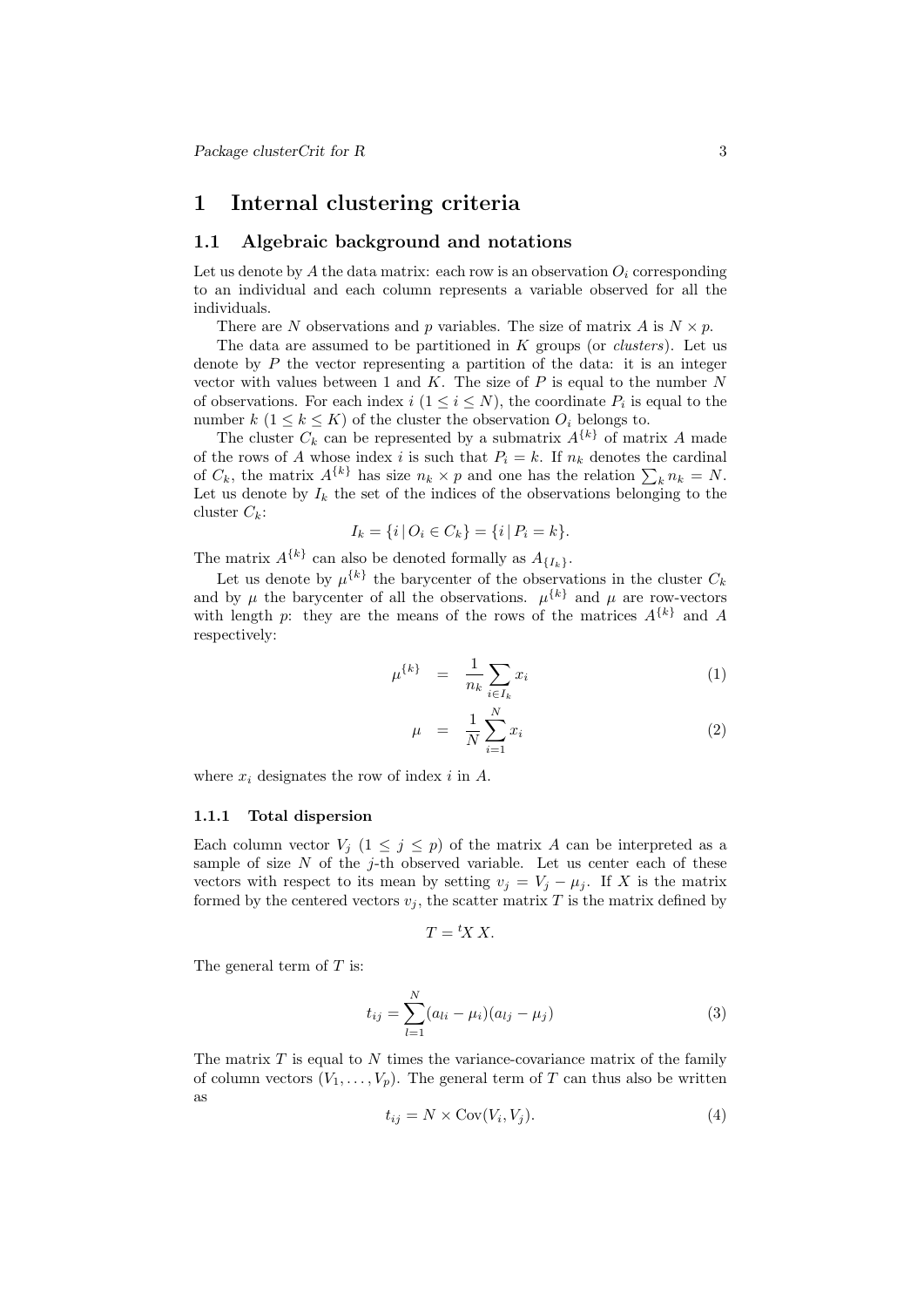In particular, the diagonal terms are  $N$  times the variances of the vectors  $V_i$ :

$$
t_{ii} = N \times \text{Var}(V_i). \tag{5}
$$

One can also write:

$$
t_{ij} = {}^{t}(V_i - \mu_i)(V_j - \mu_j)
$$
\n(6)

where, by a slight abuse of notation,  $\mu_i$  and  $\mu_j$  are here identified with the vectors  $\mu_i \mathbf{1}$  and  $\mu_i \mathbf{1}$  respectively.

The scatter matrix is a square symmetric matrix of size  $p \times p$ . As it is of the form  $X X$ , the quadratic form it represents is positive semi-definite. Indeed, if one takes any vector  $v$  in  $\mathbb{R}^p$ :

$$
{}^{t}\!vTv = {}^{t}\!v^tX Xv = {}^{t}\! (Xv) (Xv) = ||Xv||^2 \ge 0
$$
\n(7)

In particular, the eigenvalues and the determinant of the scatter matrix are also greater than or equal to 0. If  $N > p$  and if the matrix X has maximal rank p, the form is in fact positive definite.

The total scattering TSS (total sum of squares) is the trace of the matrix  $T$ :

$$
TSS = \text{Tr}(T) = N \sum_{j=1}^{p} \text{Var}(V_j)
$$
\n(8)

Geometric interpretation: let us denote by  $M_1, \ldots, M_N$  the points of the space  $\mathbb{R}^p$  representing all the observations: the coordinates of  $M_i$  are the coefficients of the  $i$ -th row of the data matrix A. Similarly, let us denote by  $G$  the barycenter of these points: its coordinates are the coefficients of the vector  $\mu$ . One can easily prove the following relations:

$$
\text{Tr}(T) = \sum_{i=1}^{N} ||M_i - G||^2 \tag{9}
$$

$$
= \frac{1}{N} \sum_{i < j} ||M_i - M_j||^2 \tag{10}
$$

It means that the trace of  $T$ , in other words the total scattering TSS, is equal to the scattering (sum of the squared distances) of the points around the barycenter. The second equality shows that this quantity is also the sum of the distances between all the pairs of points, divided by N.

#### 1.1.2 Within-group scatter

There are similar definitions for the different clusters  $C_k$ : each column vector  $V_j^{\{k\}}$  of the matrix  $A^{\{k\}}$  represents a sample of size  $n_k$  of the j-th observed variable.

For each cluster  $C_k$ , one defines the within-group scatter matrix (abbreviated as  $WG$ ). If  $\mu^{\{k\}}$  designates the barycenter of the observations in cluster k and  $X^{\{k\}}$  is the matrix formed by the centered vectors  $v_j^{\{k\}} = V_j^{\{k\}} - \mu_j^{\{k\}}$ , the within-group scatter matrix is defined by the following relation:

$$
WG^{\{k\}} = {}^{t}X^{\{k\}} X^{\{k\}} \tag{11}
$$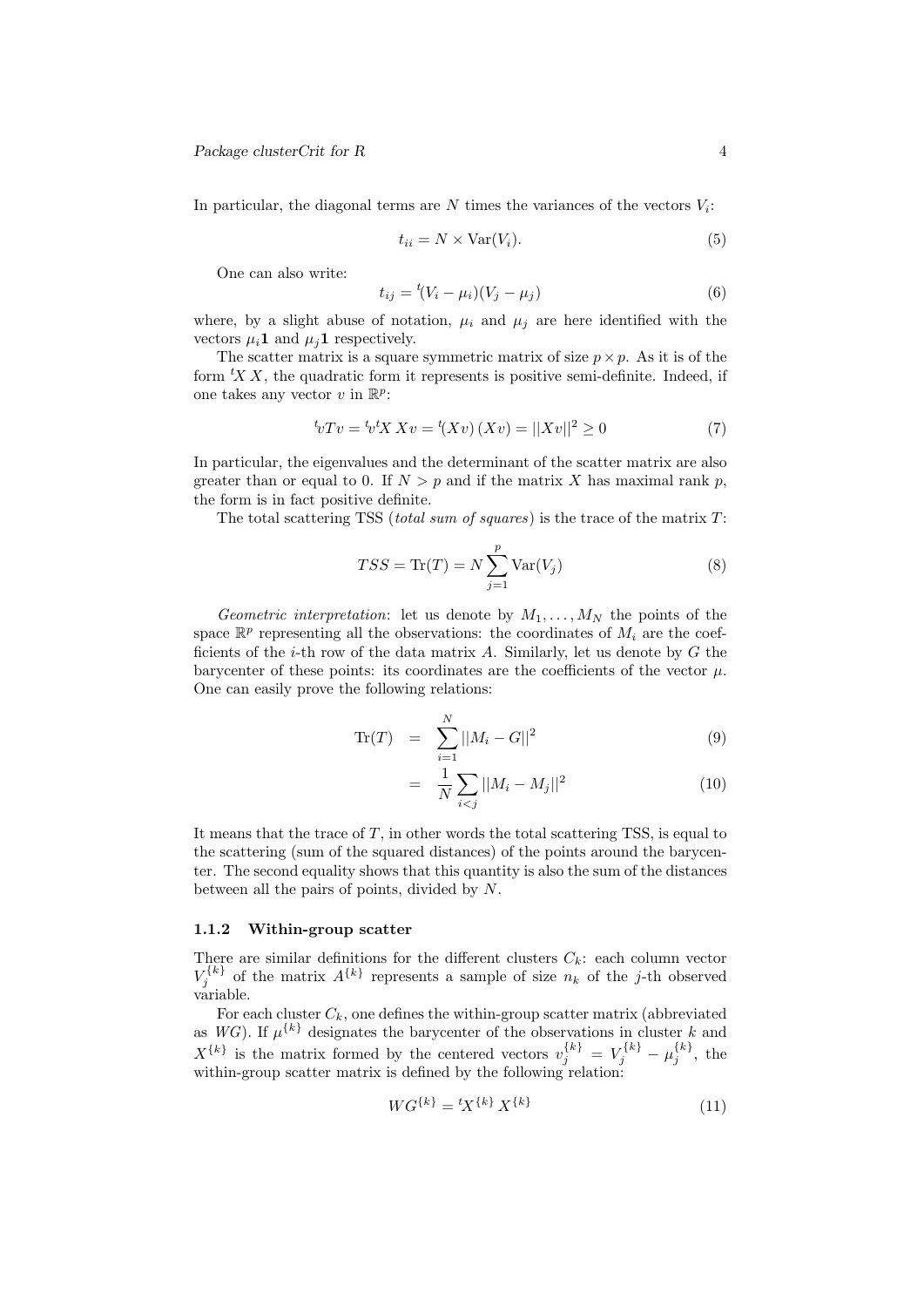and its general term is defined as:

$$
w_{ij}^{\{k\}} = {}^{t}\left(V_i^{\{k\}} - \mu_i^{\{k\}}\right)\left(V_j^{\{k\}} - \mu_j^{\{k\}}\right) \tag{12}
$$

In terms of variance and covariance, by analogy with the relations (4) and (5), the coefficients of the matrix  $WG^{\{k\}}$  can also be written as:

$$
\begin{cases}\nw_{ij}^{\{k\}} &= n_k \times \text{Cov}(V_i^{\{k\}}, V_j^{\{k\}}) \\
w_{ii}^{\{k\}} &= n_k \times \text{Var}(V_i^{\{k\}})\n\end{cases} \tag{13}
$$

The matrices  $WG^{\{k\}}$  are square symmetric matrices of size  $p \times p$ . Let us denote by  $WG$  their sum for all the clusters:

$$
WG = \sum_{k=0}^{K} WG^{\{k\}} \tag{14}
$$

As was the case with the matrix T seen in section 1.1.1, the matrices  $WG^{\{k\}}$ represent a positive semi-definite quadratic form  $Q_k$  and, in particular, their eigenvalues and their determinant are greater than or equal to 0.

The within-cluster dispersion, noted  $W G S S^{k}$  or  $W G S S_{k}$ , is the trace of the scatter matrix  $WG^{\{k\}}$ :

$$
WGSS^{\{k\}} = \text{Tr}(WG^{\{k\}}) = \sum_{i \in I_k} ||M_i^{\{k\}} - G^{\{k\}}||^2 \tag{15}
$$

The within-cluster dispersion is the sum of the squared distances between the observations  $M_i^{\{k\}}$  and the barycenter  $G^{\{k\}}$  of the cluster.

Finally the pooled within-cluster sum of squares WGSS is the sum of the within-cluster dispersions for all the clusters:

$$
WGSS = \sum_{k=0}^{K} WGSS^{\{k\}}\tag{16}
$$

The abovementioned geometric interpretation remains true at the level of each group: in each cluster  $C_k$ , the sum of the squared distances from the points of the cluster to their barycenter is also the sum of the squared distances between all the pairs of points in the cluster, divided par  $n_k$ . In other words:

$$
WGSS^{\{k\}} = \sum_{i \in I_k} ||M_i^{\{k\}} - G^{\{k\}}||^2 \tag{17}
$$

$$
= \frac{1}{n_k} \sum_{i < j \in I_k} ||M_i^{\{k\}} - M_j^{\{k\}}||^2 \tag{18}
$$

Inverting the formula, one gets:

$$
\sum_{i \neq j} ||M_i^{\{k\}} - M_j^{\{k\}}||^2 = 2 \sum_{i < j} ||M_i^{\{k\}} - M_j^{\{k\}}||^2
$$
\n
$$
= 2n_k \sum_{i \in I_k} ||M_i^{\{k\}} - G^{\{k\}}||^2
$$
\n
$$
= 2n_k W G S S^{\{k\}} \tag{19}
$$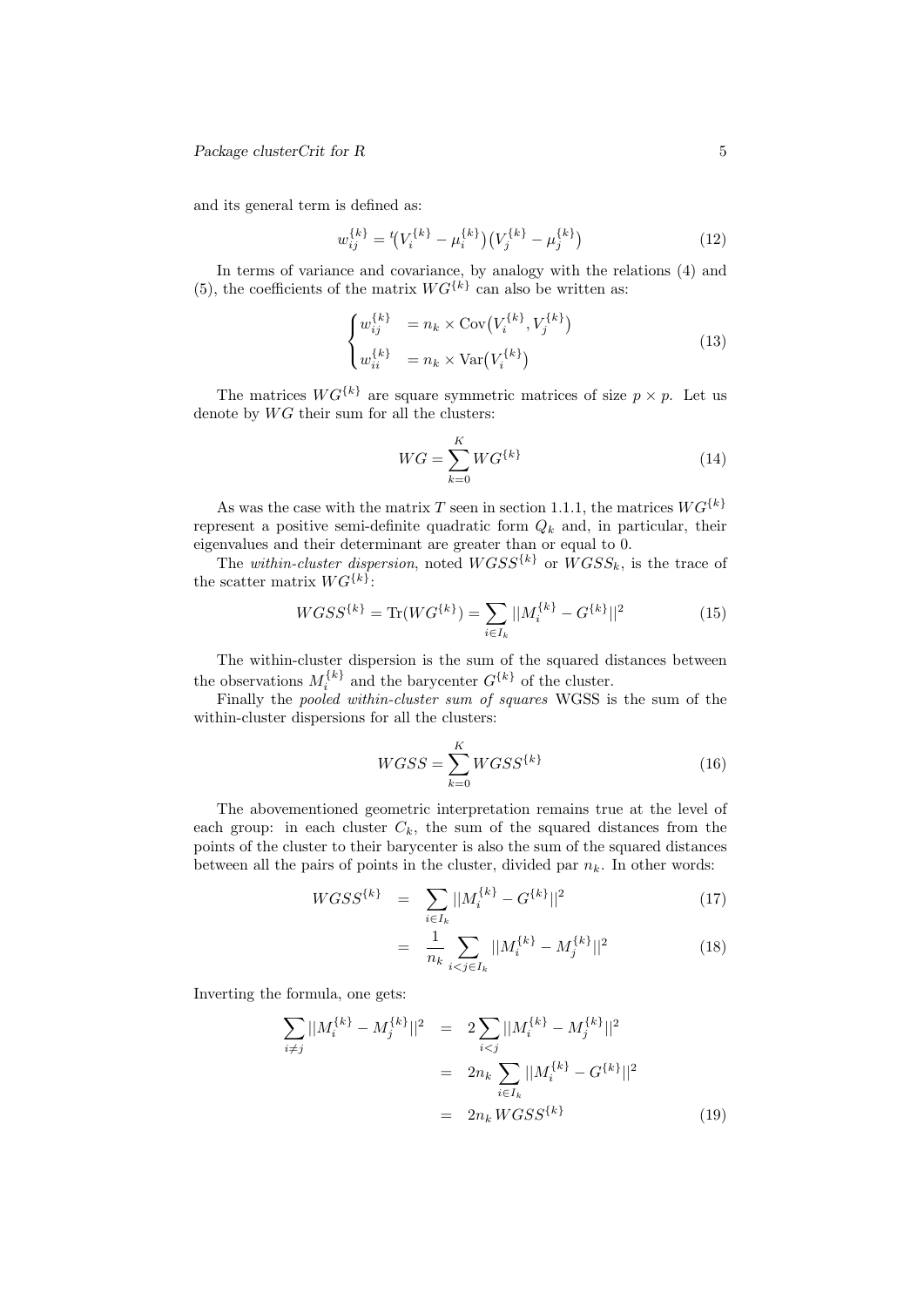#### 1.1.3 Between-group scatter

The between-group dispersion measures the dispersion of the clusters between each other. Precisely it is defined as the dispersion of the barycenters  $G^{\{k\}}$  of each cluster with respect to the barycenter G of the whole set of data.

Let us denote by B the matrix formed in rows by the vectors  $\mu^{\{k\}} - \mu$ , each one being reproduced  $n_k$  times  $(1 \leq k \leq K)$ . The between-group scatter matrix is the matrix

$$
BG = {}^{t}BB. \tag{20}
$$

The general term of this matrix is:

$$
b_{ij} = \sum_{k=1}^{K} n_k (\mu_i^{\{k\}} - \mu_i)(\mu_j^{\{k\}} - \mu_j)
$$
 (21)

The between-group dispersion BGSS is the trace of this matrix:

$$
BGSS = \text{Tr}(BG) = \sum_{k=1}^{K} n_k t(\mu^{\{k\}} - \mu)(\mu^{\{k\}} - \mu)
$$
  
= 
$$
\sum_{k=1}^{K} n_k ||\mu^{\{k\}} - \mu||^2
$$
  
= 
$$
\sum_{k=1}^{K} n_k \sum_{j=0}^{p} (\mu_j^{\{k\}} - \mu_j)^2
$$
 (22)

Geometrically, this sum is the weighted sum of the squared distances between the  $G^{\{k\}}$  and G, the weight being the number  $n_k$  of elements in the cluster  $C_k$ :

$$
BGSS = \sum_{k=1}^{K} n_k ||G^{\{k\}} - G||^2.
$$
 (23)

# 1.1.4 Pairs of points

The observations (rows of the matrix  $A$ ) can be represented by points in the space  $\mathbb{R}^p$ . Several quality indices defined in section 1.2 consider the distances between these points. One is led to distinguish between pairs made of points belonging to the same cluster and pairs made of points belonging to different clusters.

In the cluster  $C_k$ , there are  $n_k(n_k-1)/2$  pairs of distinct points (the order of the points does not matter). Let us denote by  $N_W$  the total number of such pairs:

$$
N_W = \sum_{k=1}^{K} \frac{n_k(n_k - 1)}{2} \tag{24}
$$

$$
= \frac{1}{2} \left( \sum_{k=1}^{K} n_k^2 - \sum_{k=1}^{K} n_k \right) \tag{25}
$$

$$
= \frac{1}{2} \left( \sum_{k=1}^{K} n_k^2 - N \right) \tag{26}
$$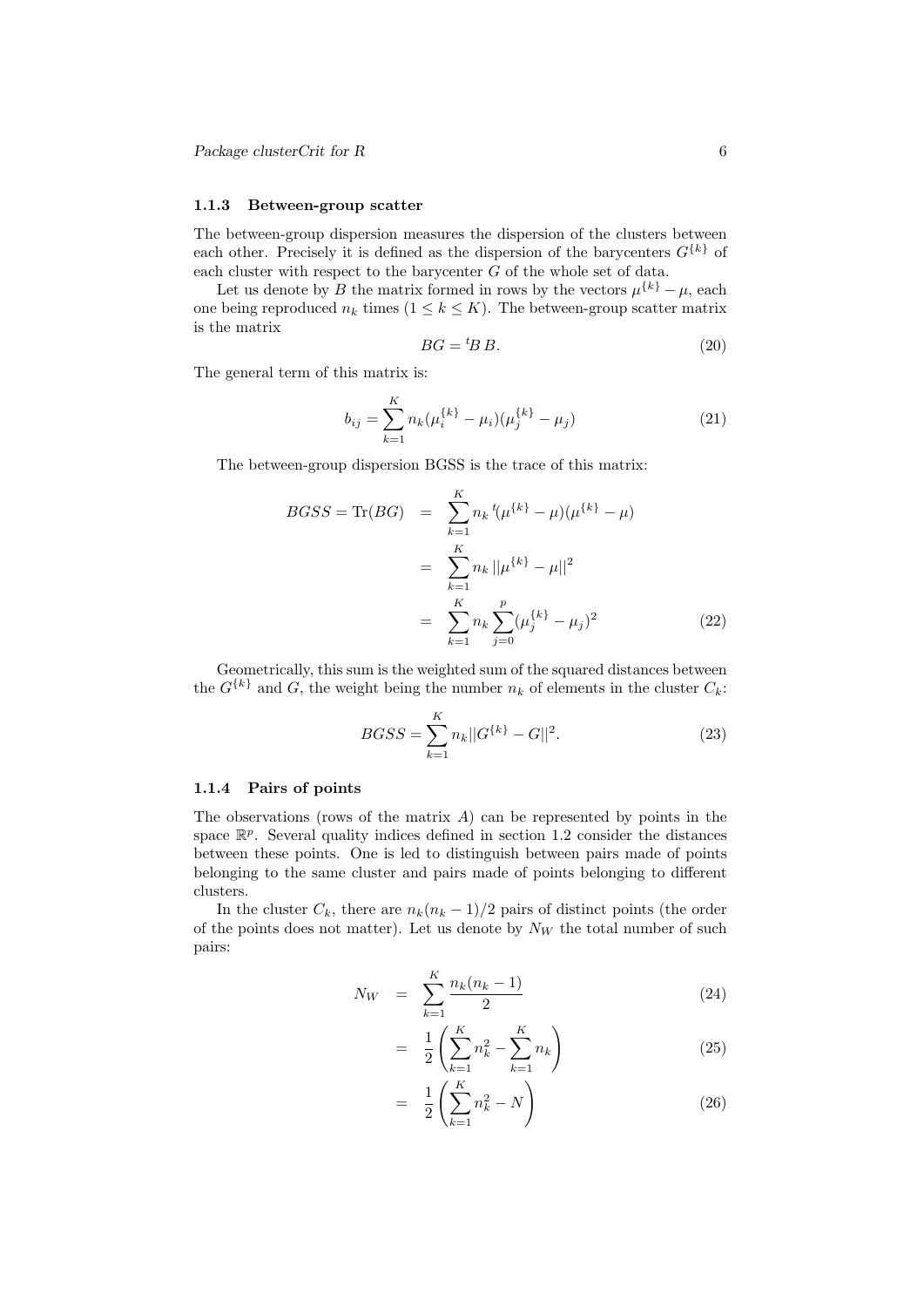The total number of pairs of distinct points in the data set is

$$
N_T = \frac{N(N-1)}{2} \tag{27}
$$

Since  $N = \sum_{k=1}^{K} n_k$ , one can write :

$$
N_T = \frac{N(N-1)}{2} = \frac{1}{2} \left( \sum_{k=1}^K n_k \right)^2 - \frac{1}{2} \sum_{k=1}^K n_k
$$
  
= 
$$
\frac{1}{2} \left( \sum_{k=1}^K n_k^2 + 2 \sum_{k < k'} n_k n_{k'} \right) - \frac{1}{2} \sum_{k=1}^K n_k
$$
  
= 
$$
N_W + \sum_{k < k'} n_k n_{k'}
$$
 (28)

Let us denote by  $N_B$  the number of pairs constituted of points which do not belong to the same cluster, one has  $N_T = N_W + N_B$  and consequently:

$$
N_B = \sum_{k < k'} n_k n_{k'}.\tag{29}
$$

In the remainder,  $I_B$  will denote the set of the  $N_B$  pairs of between-cluster indices and  $I_W$  the set of the  $N_W$  pairs of within-cluster indices.

# 1.2 Internal indices

The following sections provide the precise definitions of the various internal quality indices which have been proposed by various authors in order to determine an optimal clustering. They are sorted in alphabetical order. These indices, also called quality indices, are all denoted by the same letter  $\mathcal{C}$ . Let us also denote by d the distance function between two points (usually the ordinary euclidean distance).

Table 1 summarizes the existing indices, their name in the package cluster-Crit for R, the bibliographic reference and the date of the article where they were originally defined.

# 1.2.1 The Ball-Hall index

The mean dispersion of a cluster is the mean of the squared distances of the points of the cluster with respect to their barycenter. The Ball-Hall index is the mean, through all the clusters, of their mean dispersion:

$$
\mathcal{C} = \frac{1}{K} \sum_{k=1}^{K} \frac{1}{n_k} \sum_{i \in I_k} ||M_i^{\{k\}} - G^{\{k\}}||^2
$$
\n(30)

In the particular case where all the clusters have the same size  $N/K$ , this sum reduces to  $\frac{1}{N}WGSS$ .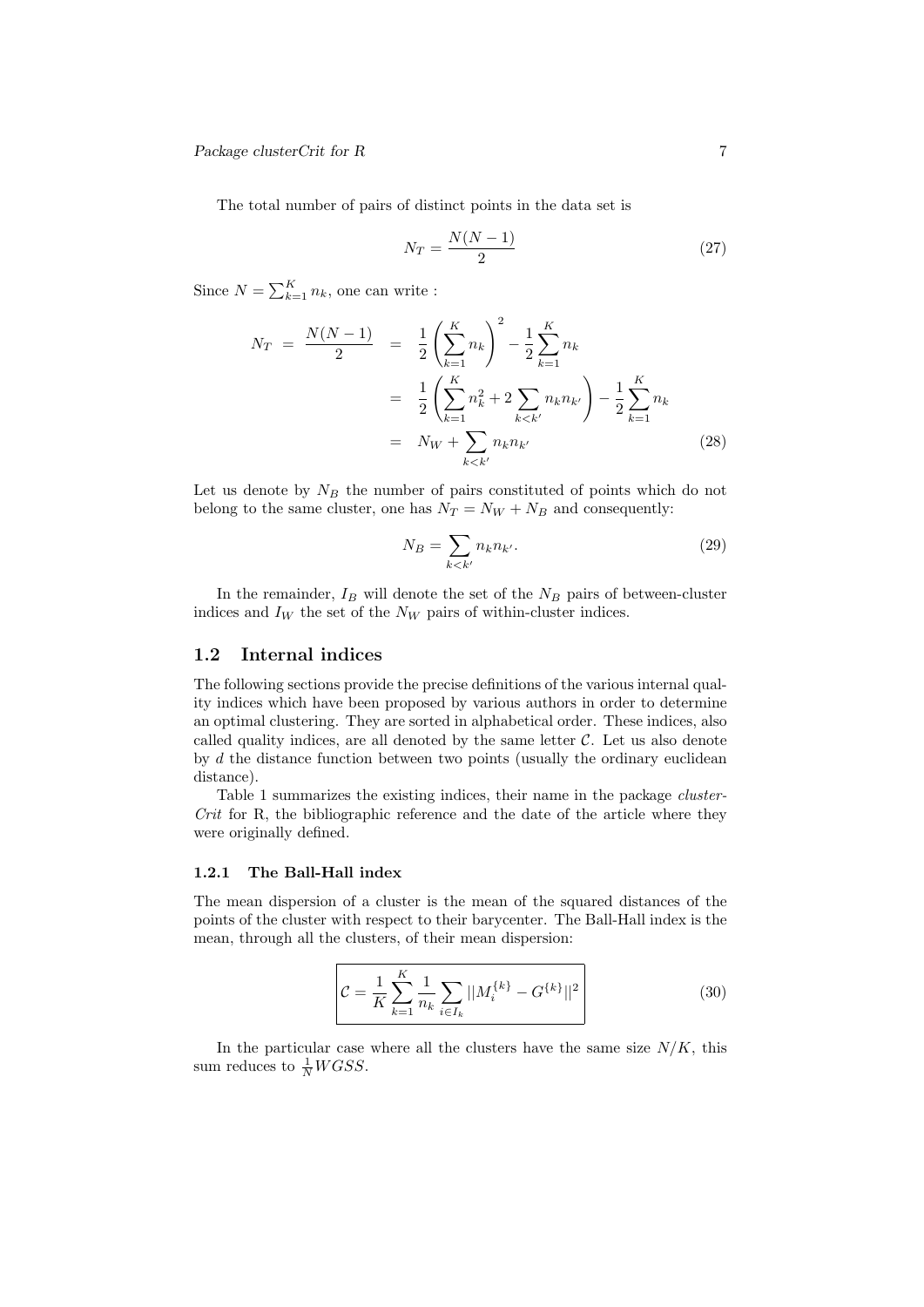| <b>Index</b>         | Name in R         | Ref.              | Date |
|----------------------|-------------------|-------------------|------|
| Ball-Hall            | <b>Ball_Hall</b>  | $\left[2\right]$  | 1965 |
| Banfeld-Raftery      | Banfeld_Raftery   | $\left[3\right]$  | 1974 |
| $C$ index            | $C_$ index        | [15]              | 1976 |
| Calinski-Harabasz    | Calinski_Harabasz | [5]               | 1974 |
| Davies-Bouldin       | Davies_Bouldin    | $\lceil 6 \rceil$ | 1979 |
| T / W                | Det_Ratio         | [24]              | 1971 |
| Dunn                 | Dunn              | $[7]$             | 1974 |
| Dunn generalized     | GDInn             | [4]               | 1998 |
| Gamma                | Gamma             | $[1]$             | 1975 |
| $G +$                | G_plus            | $[23]$            | 1974 |
| $k^2 W $             | Ksq_DetW          | [16]              | 1975 |
| $\log( T / W )$      | Log_Det_Ratio     | [24]              | 1971 |
| log(BGSS/WGSS)       | Log_SS_Ratio      | [14]              | 1975 |
| McClain-Rao          | McClain_Rao       | $[17]$            | 2001 |
| <b>PBM</b>           | <b>PBM</b>        | [19]              | 2004 |
| Point biserial       | Point_biserial    | [18]              | 1981 |
| Ratkowsky-Lance      | Ratkowsky_Lance   | [21]              | 1978 |
| Ray-Turi             | Ray_Turi          | $[22]$            | 1999 |
| Scott-Symons         | Scott_Symons      | $[24]$            | 1971 |
| <b>SD</b>            | $SD\_Scat$        | $\left[13\right]$ | 2001 |
| <b>SD</b>            | $SD\_Dis$         | $[13]$            | 2001 |
| S_Dbw                | S_Dbw             | [12]              | 2001 |
| Silhouette           | Silhouette        | [20]              | 1987 |
| $\text{Tr}(W)$       | Trace_W           | [8]               | 1965 |
| $\text{Tr}(W^{-1}B)$ | Trace_WiB         | [10]              | 1967 |
| Wemmert-Gançarski    | Wemmert_Gancarski |                   |      |
| Xie-Beni             | Xie_Beni          | $[25]$            | 1991 |

Table 1: Index names in the package *clusterCrit* for R and bibliographic references.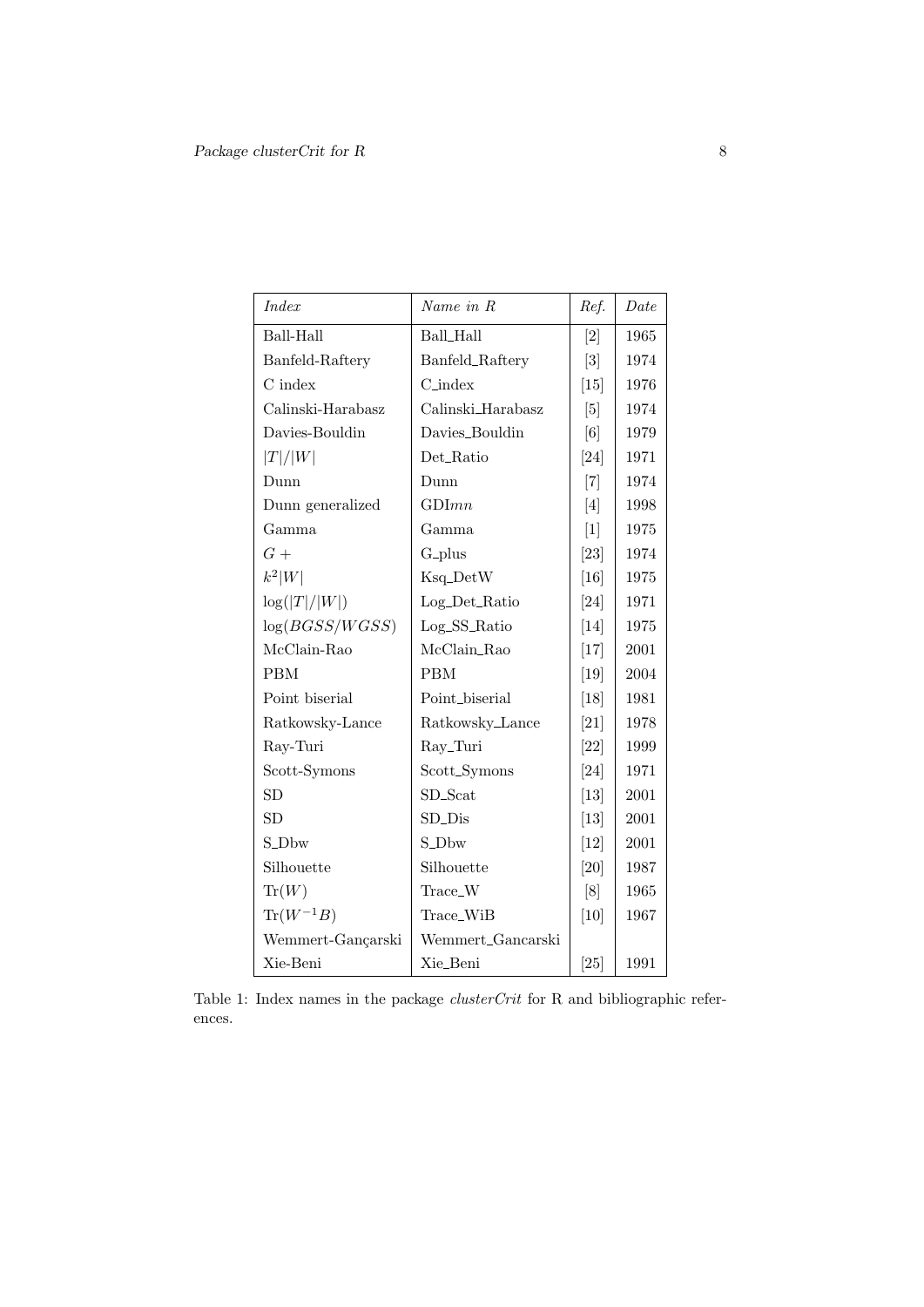#### 1.2.2 The Banfeld-Raftery index

This index is the weighted sum of the logarithms of the traces of the variancecovariance matrix of each cluster.

The index can be written like this:

$$
\mathcal{C} = \sum_{k=1}^{K} n_k \log \left( \frac{\text{Tr}(W G^{\{k\}})}{n_k} \right) \tag{31}
$$

The quantity  $\text{Tr}(WG^{\{k\}})/n_k$  can be interpreted, after equation (15), as the mean of the squared distances between the points in cluster  $C_k$  and their barycenter  $G^{\{k\}}$ . If a cluster contains a single point, this trace is equal to 0 and the logarithm is undefined.

#### 1.2.3 The C index

Let us consider the distances between the pairs of points inside each cluster. The numbers  $N_W$  and  $N_T$  have been defined in section 1.1.4. One computes the following three quantities:

- $S_W$  is the sum of the  $N_W$  distances between all the pairs of points inside each cluster ;
- $S_{min}$  is the sum of the  $N_W$  smallest distances between all the pairs of points in the entire data set. There are  $N_T$  such pairs (see section 1.1.4): one takes the sum of the  $N_W$  smallest values;
- $S_{max}$  is the sum of the  $N_W$  largest distances between all the pairs of points in the entire data set. There are  $N_T$  such pairs: one takes the sum of the  $N_W$  largest values.

The C index is defined like this:

$$
\mathcal{C} = \frac{S_W - S_{min}}{S_{max} - S_{min}} \tag{32}
$$

If one considers the  $N_T$  distances between pairs of points as a sequence of values sorted in increasing order, the  $\mathcal C$  index uses the  $N_W$  smallest values and the  $N_W$  largest values in order to compute the sums  $S_{min}$  and  $S_{max}$ : the sum S involves the  $N_W$  distances in this sequence which correspond to pairs present in some cluster (that is to say pairs whose two points are in a same cluster). No more than  $3N_W$  distances are effectively retained in the calculation of this index.

#### 1.2.4 The Calinski-Harabasz index

Using the notations of equations (16) and (23), the Calinski-Harabasz index is defined like this:

$$
\mathcal{C} = \frac{BGSS/(K-1)}{WGSS/(N-K)} = \frac{N-K}{K-1} \frac{BGSS}{WGSS}
$$
\n(33)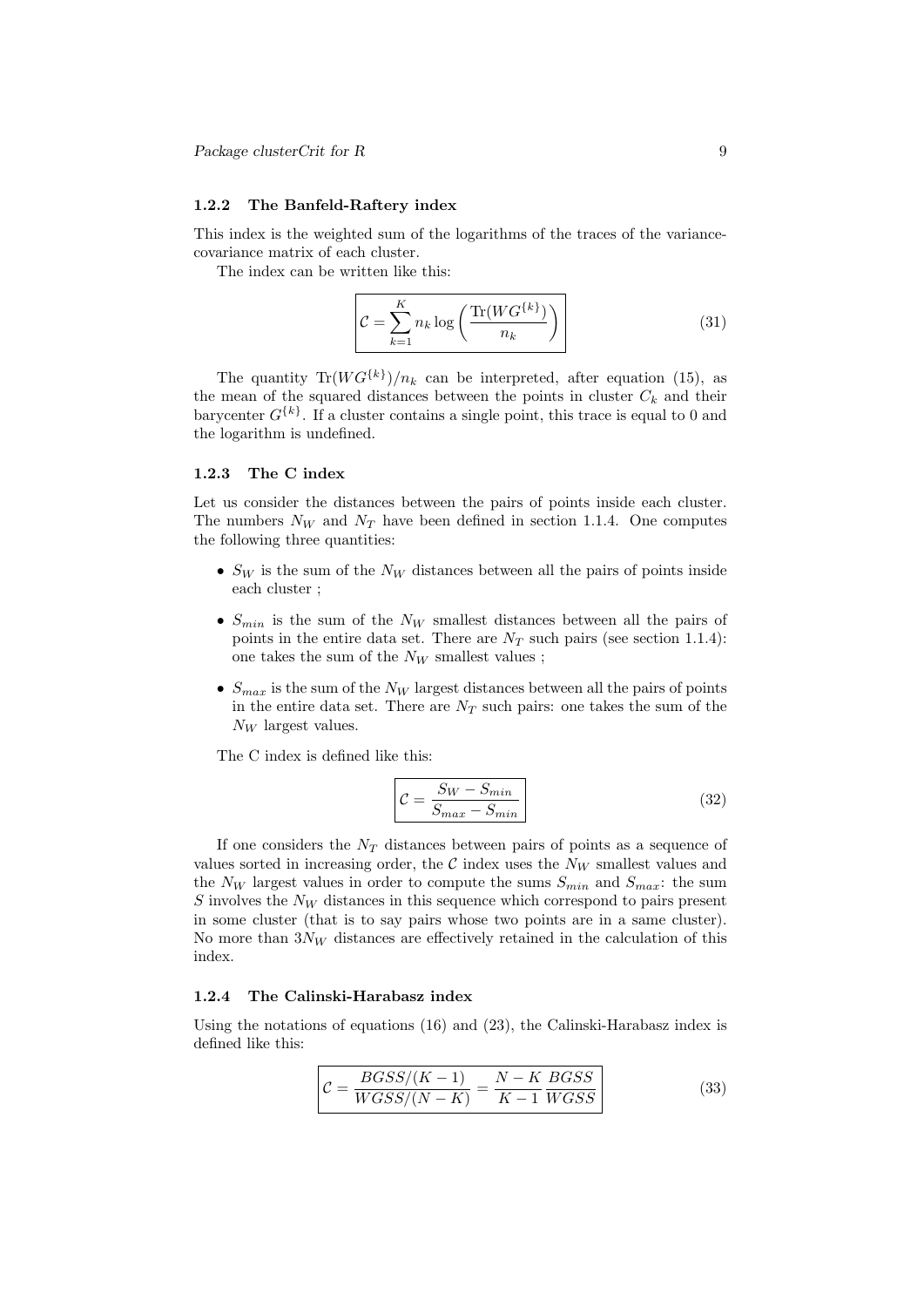#### 1.2.5 The Davies-Bouldin index

Let us denote by  $\delta_k$  the mean distance of the points belonging to cluster  $C_k$  to their barycenter  $G^{\{k\}}$ :

$$
\delta_k = \frac{1}{n_k} \sum_{i \in I_k} ||M_i^{\{k\}} - G^{\{k\}}|| \tag{34}
$$

Let us also denote by

$$
\Delta_{kk'} = d(G^{\{k\}}, G^{\{k'\}}) = ||G^{\{k'\}} - G^{\{k\}}||
$$

the distance between the barycenters  $G^{\{k\}}$  and  $G^{\{k'\}}$  of clusters  $C_k$  and  $C_{k'}$ .

One computes, for each cluster k, the maximum  $M_k$  of the quotients  $\frac{\delta_k + \delta_{k'}}{\Delta_{kk'}}$ for all indices  $k' \neq k$ . The Davies-Bouldin index is the mean value, among all the clusters, of the quantities  $M_k$ :

$$
\mathcal{C} = \frac{1}{K} \sum_{k=1}^{K} M_k = \frac{1}{K} \sum_{k=1}^{K} \max_{k' \neq k} \left( \frac{\delta_k + \delta_{k'}}{\Delta_{kk'}} \right)
$$
(35)

## 1.2.6 The Det\_Ratio index

The Det\_Ratio index is defined like this:

$$
\mathcal{C} = \frac{\det(T)}{\det(WG)}\tag{36}
$$

T designates the total scatter matrix defined in section 1.1.1. This is the sum of matrices  $BG$  and  $WG$  defined in equations (14) and (20).

#### 1.2.7 The Dunn index

Let us denote by  $d_{min}$  the minimal distance between points of different clusters and  $d_{max}$  the largest within-cluster distance.

The distance between clusters  $C_k$  and  $C_{k'}$  is measured by the distance between their closest points:

$$
d_{kk'} = \min_{\substack{i \in I_k \\ j \in I_{k'}}} ||M_i^{\{k\}} - M_j^{\{k'\}}|| \tag{37}
$$

and  $d_{min}$  is the smallest of these distances  $d_{kk'}$ :

$$
d_{min} = \min_{k \neq k'} d_{kk'} \tag{38}
$$

For each cluster  $C_k$ , let us denote by  $D_k$  the largest distance separating two distinct points in the cluster (sometimes called the diameter of the cluster):

$$
D_k = \max_{\substack{i,j \in I_k \\ i \neq j}} ||M_i^{\{k\}} - M_j^{\{k\}}||. \tag{39}
$$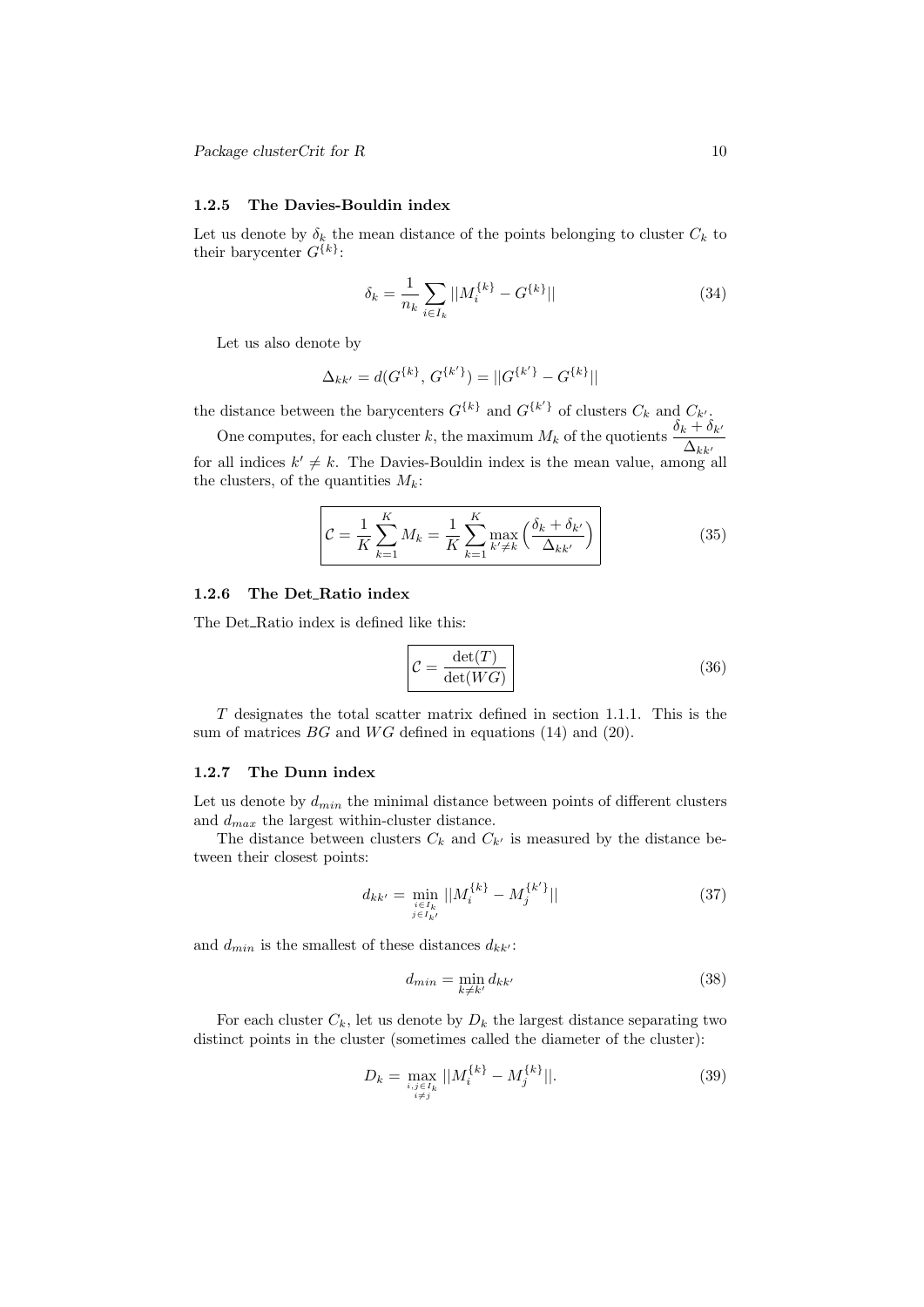Then  $d_{max}$  is the largest of these distances  $D_k$ :

$$
d_{max} = \max_{1 \le k \le K} D_k \tag{40}
$$

The Dunn index is defined as the quotient of  $d_{min}$  and  $d_{max}$ :

$$
\mathcal{C} = \frac{d_{min}}{d_{max}}\tag{41}
$$

## 1.2.8 The Baker-Hubert Gamma index

The Gamma index of Baker-Hubert is an adaptation, in the context of clustering, of the index  $\Gamma$  of correlation between two vectors of data A and B with the same size.

Generally, for two indices i and j such that  $a_i < a_j$ , one says that the two vectors are *concordant* if  $b_i < b_j$ , in other words, if the values classify in the same order in both vectors. One calculates the number  $s^+$  of concordant pairs  $\{i, j\}$  and the number s<sup>-</sup> of discordant pairs. Note that the inequalities are strict, meaning that ties are dropped.

In this context, the  $\Gamma$  index is classically defined like this (see [11]):

$$
\mathcal{C} = \Gamma = \frac{s^+ - s^-}{s^+ + s^-}
$$
\n(42)

Its value is between -1 and 1.

In the context of a partition, the first vector  $A$  is chosen to be the set of distances  $d_{ij}$  between pairs of points  $\{M_i, M_j\}$  (with  $i < j$ ). The second vector B is a binary vector: in this vector, the coordinate corresponding to a pair  ${M_i, M_j}$  has value 0 if the two points lie in the same cluster and 1 otherwise. These two vectors have length  $N_T = N(N-1)/2$ .

The number  $s^+$  represents the number of times a distance between two points which belong to the same cluster (that is to say a pair for which the value of vector  $B$  is 0) is strictly smaller than the distance between two points not belonging to the same cluster (that is to say a pair for which the value of vector B is 1). The number  $s^-$  represents the number of times the opposite situation occurs, that is to say that a distance between two points lying in the same cluster (value  $0$  in  $B$ ) is strictly greater than a distance between two points not belonging to the same cluster (value 1 in  $B$ ). The cases where there is equality (ties or ex-aequos) are not taken into account. As defined in section 1.1.4, there are  $N_B$  between-cluster distances and, for each of them, one compares with the  $N_W$  within-cluster distances: one finally performs  $N_B \times N_W$  comparisons.

One can write the numbers  $s^+$  and  $s^-$  in the following form:

$$
s^{+} = \sum_{(r,s)\in I_{B}} \sum_{(u,v)\in I_{W}} \mathbf{1}_{\{d_{uv} < d_{rs}\}} \tag{43}
$$

$$
s^{-} = \sum_{(r,s)\in I_B} \sum_{(u,v)\in I_W} \mathbf{1}_{\{d_{uv} > d_{rs}\}} \tag{44}
$$

Their difference is:

$$
s^{+} - s^{-} = \sum_{(r,s)\in I_B} \sum_{(u,v)\in I_W} \text{sgn}(d_{rs} - d_{uv})
$$
\n(45)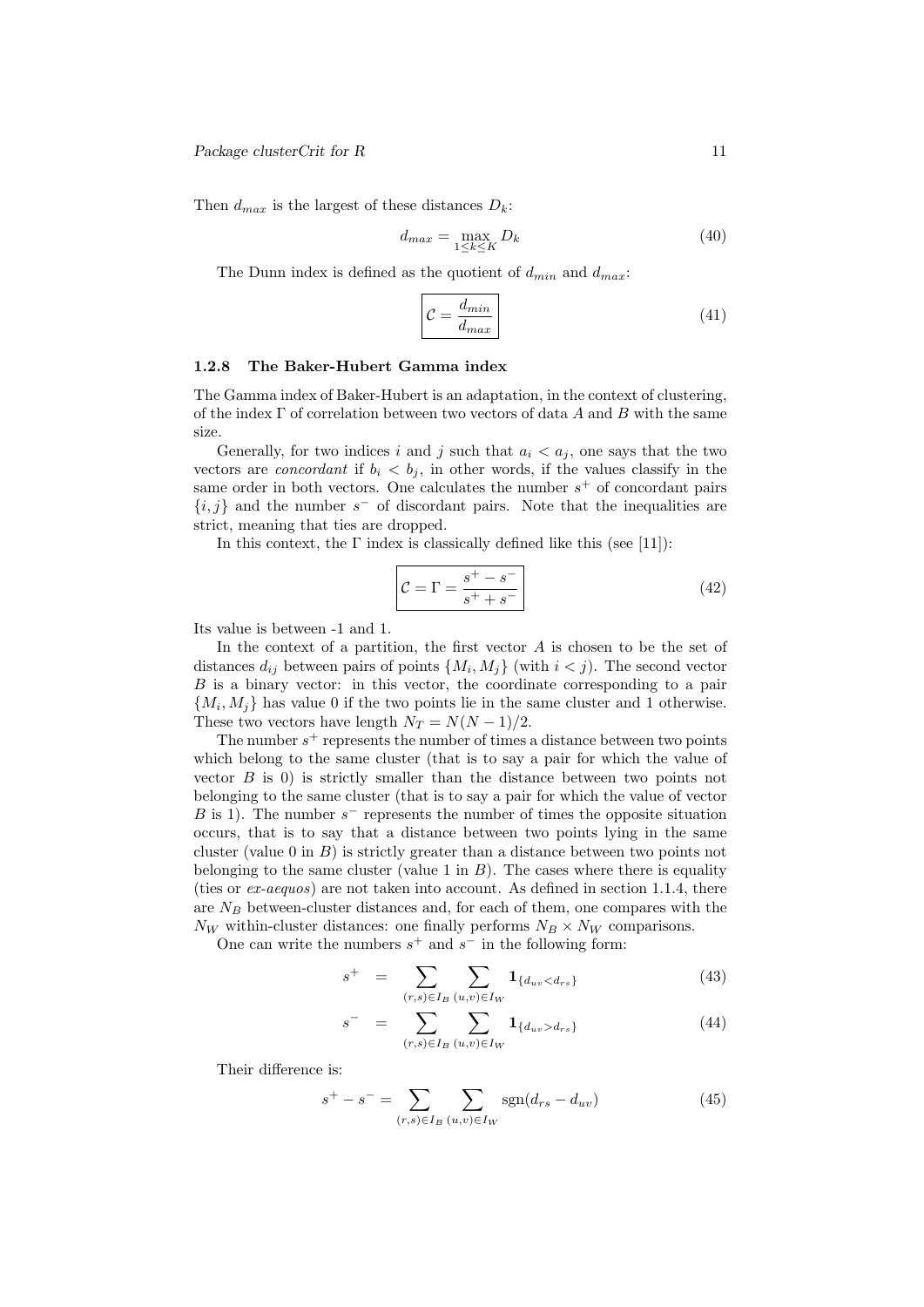#### 1.2.9 The GDI index

The GDI indices are generalisations of the Dunn index seen in section 1.2.7 (GDI is the abbreviation of Generalized Dunn's Indices). They use different quantities in order to evaluate the between-clusters and within-groups distances.

Let us denote by the letter  $\delta$  a measure of the between-cluster distance and by  $\Delta$  a measure of the within-cluster distance (which is also called the diameter of the cluster). The GDI index, relatively to these distances, is defined like this:

$$
\mathcal{C} = \frac{\min_{k \neq k'} \delta(C_k, C_{k'})}{\max_k \Delta(C_k)}
$$
(46)

with  $1 \leq k \leq K$  and  $1 \leq k' \leq K$ .

Six different definitions of  $\delta$  (denoted as  $\delta_1$  through  $\delta_6$ ) and three definitions of  $\Delta$  (denoted as  $\Delta_1$  through  $\Delta_3$ ) have been suggested. This leads to 18 different indices denoted as  $\mathcal{C}_{uv}$ : here u is an integer designating the between-clusters distance  $(1 \le u \le 6)$  and v an integer designating the within-groups distance  $(1 \le v \le 3).$ 

The definitions of the within-cluster distances  $\Delta$  are:

$$
\Delta_1(C_k) = \max_{\substack{i,j \in I_k \\ i \neq j}} d(M_i, M_j) \tag{47}
$$

$$
\Delta_2(C_k) = \frac{1}{n_k(n_k - 1)} \sum_{\substack{i,j \in I_k \\ i \neq j}} d(M_i, M_j)
$$
\n(48)

$$
\Delta_3(C_k) = \frac{2}{n_k} \sum_{i \in I_k} d(M_i, G^{\{k\}})
$$
\n(49)

Here d is the euclidean distance. The facteur 2 in the definition of  $\Delta_3$  allows us to interpret the value as a diameter rather than a radius.

The definitions of the between-cluster distances  $\delta$  are:

$$
\delta_1(C_k, C_{k'}) = \min_{\substack{i \in I_k \\ j \in I_{k'}}} d(M_i, M_j)
$$
\n(50)

$$
\delta_2(C_k, C_{k'}) = \max_{\substack{i \in I_k \\ j \in I_{k'}}} d(M_i, M_j) \tag{51}
$$

$$
\delta_3(C_k, C_{k'}) = \frac{1}{n_k n_{k'}} \sum_{\substack{i \in I_k \\ j \in I_{k'}}} d(M_i, M_j) \tag{52}
$$

$$
\delta_4(C_k, C_{k'}) = d(G^{\{k\}}, G^{\{k'\}})
$$
\n(53)

$$
\delta_5(C_k, C_{k'}) = \frac{1}{n_k + n_{k'}} \left( \sum_{i \in I_k} d(M_i, G^{\{k\}}) + \sum_{j \in I_{k'}} d(M_j, G^{\{k'\}}) \right) (54)
$$

$$
\delta_6(C_k, C_{k'}) = \max \left\{ \sup_{i \in I_k} \inf_{j \in I_{k'}} d(M_i, M_j), \sup_{j \in I_{k'}} \inf_{i \in I_k} d(M_i, M_j) \right\} \tag{55}
$$

The first four distances  $(\delta_1$  to  $\delta_4)$  occur in ascendant clustering algorithms and are called single linkage, complete linkage, average linkage, centroid linkage respectively. The measure  $\delta_5$  is the weighted mean (with weights  $n_k$  and  $n_{k'}$ ) of the mean distances between the points in clusters  $C_k$  and  $C_{k'}$  and their respective barycenter. The measure  $\delta_6$  is the Hausdorff distance  $D_H$ .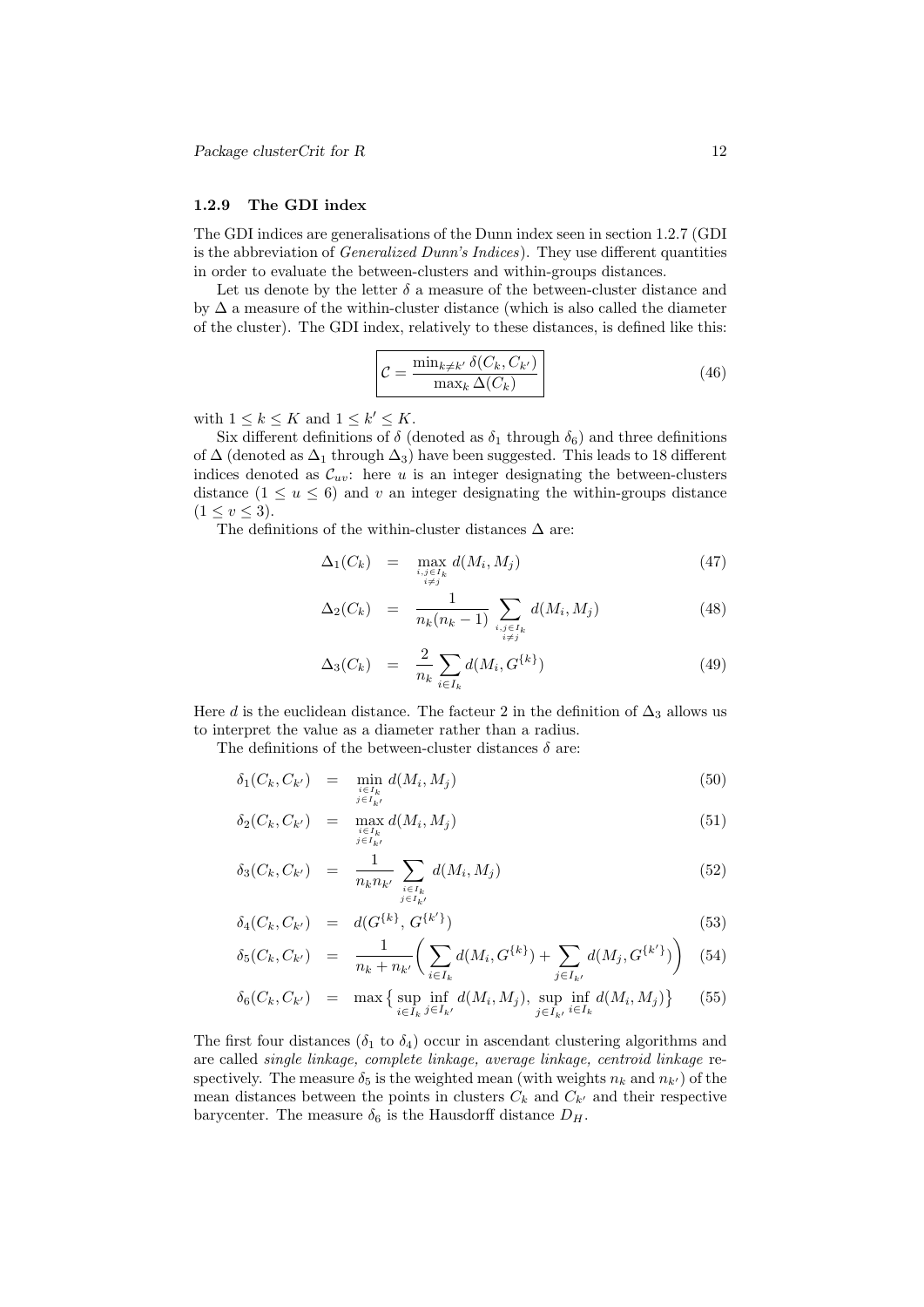#### 1.2.10 The G\_plus index

Using the same notations as for the Baker-Hubert Γ index seen in section 1.2.8, the  $G+$  index is defined like this:

$$
\mathcal{C} = \frac{s^-}{N_T (N_T - 1)/2} = \frac{2s^-}{N_T (N_T - 1)}\tag{56}
$$

This is the proportion of discordant pairs among all the pairs of distinct points.

#### 1.2.11 The Ksq\_DetW index

The Ksq\_DetW index (also denoted as  $k^2|W|$ ) is defined like this:

$$
\mathcal{C} = K^2 \det(WG) \tag{57}
$$

where  $WG$  is defined as in equation (14).

#### 1.2.12 The Log Det Ratio index

The Log\_Det\_Ratio index is defined like this:

$$
\mathcal{C} = N \log \left( \frac{\det(T)}{\det(WG)} \right)
$$
\n(58)

where  $T$  is the scatter matrix defined in section 1.1.1 and  $WG$  is defined by equation (14). This is a logarithmic variant of the Det Ratio index seen in section .

#### 1.2.13 The Log SS Ratio index

The Log\_SS\_Ratio index is defined like this:

$$
\mathcal{C} = \log\left(\frac{BGSS}{WGSS}\right) \tag{59}
$$

where  $BGSS$  and  $WGSS$  are defined by equations (23) and (16) respectively: they are the traces of the  $BG$  and  $WG$  matrices respectively.

# 1.2.14 The McClain-Rao index

As for the C index seen in section 1.2.3, let us denote by  $S_W$  the sum of the within-cluster distances:

$$
S_W = \sum_{(i,j)\in I_W} d(M_i, M_j) = \sum_{k=1}^K \sum_{\substack{i,j\in I_k \\ i < j}} d(M_i, M_j) \tag{60}
$$

Recall that the total number of distances between pairs of points belonging to a same cluster is  $N_W$ .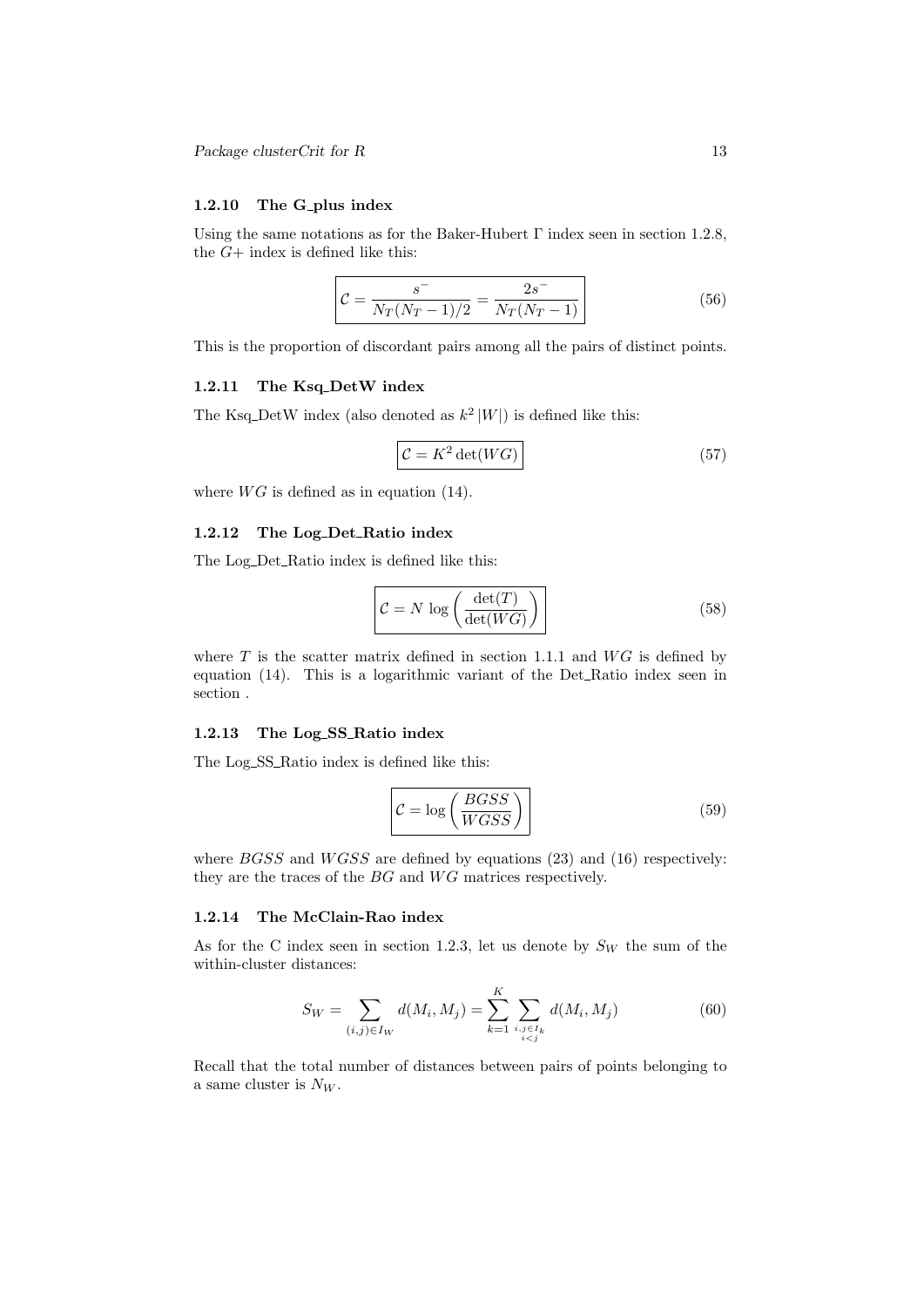Let us denote by  $S_B$  the sum of the between-cluster distances:

$$
S_B = \sum_{(i,j)\in I_B} d(M_i, M_j) = \sum_{k < k'} \sum_{\substack{i \in I_k, \, j \in I_{k'} \\ i < j}} d(M_i, M_j) \tag{61}
$$

The total number of distances between pairs of points which do not belong to the same cluster is  $N_B = N(N-1)/2 - N_W$ .

The McClain-Rao index is defined as the quotient between the mean withincluster and between-cluster distances:

$$
\mathcal{C} = \frac{S_W / N_W}{S_B / N_B} = \frac{N_B}{N_W} \frac{S_W}{S_B} \tag{62}
$$

# 1.2.15 The PBM index

The PBM index (acronym constituted of the initals of the names of its authors, Pakhira, Bandyopadhyay and Maulik) is calculated using the distances between the points and their barycenters and the distances between the barycenters themselves.

Let us denote by  $D_B$  the largest distance between two cluster barycenters:

$$
D_B = \max_{k < k'} d(G^{\{k\}}, G^{\{k'\}}) \tag{63}
$$

On the other hand, let us denote by  $E_W$  the sum of the distances of the points of each cluster to their barycenter and  $E<sub>T</sub>$  the sum of the distances of all the points to the barycenter  $G$  of the entire data set:

$$
E_W = \sum_{k=1}^{K} \sum_{i \in I_k} d(M_i, G^{\{k\}})
$$
\n(64)

$$
E_T = \sum_{i=1}^{N} d(M_i, G) \tag{65}
$$

The PBM index is defined like this:

$$
\mathcal{C} = \left(\frac{1}{K} \times \frac{E_T}{E_W} \times D_B\right)^2\tag{66}
$$

 $E_T$  is a constant which does not depend on the partition, nor on the number of clusters.

#### 1.2.16 The Point-Biserial index

Generally speaking, in statistics, the point-biserial coefficient is a correlation measure between a continuous variable  $A$  and a binary variable  $B$  (i-e a variable whose values are 0 or 1). A and B are sets with the same length  $n$ .

The values of A are dispatched into two groups  $A_0$  and  $A_1$  depending on the corresponding value in B being 0 or 1.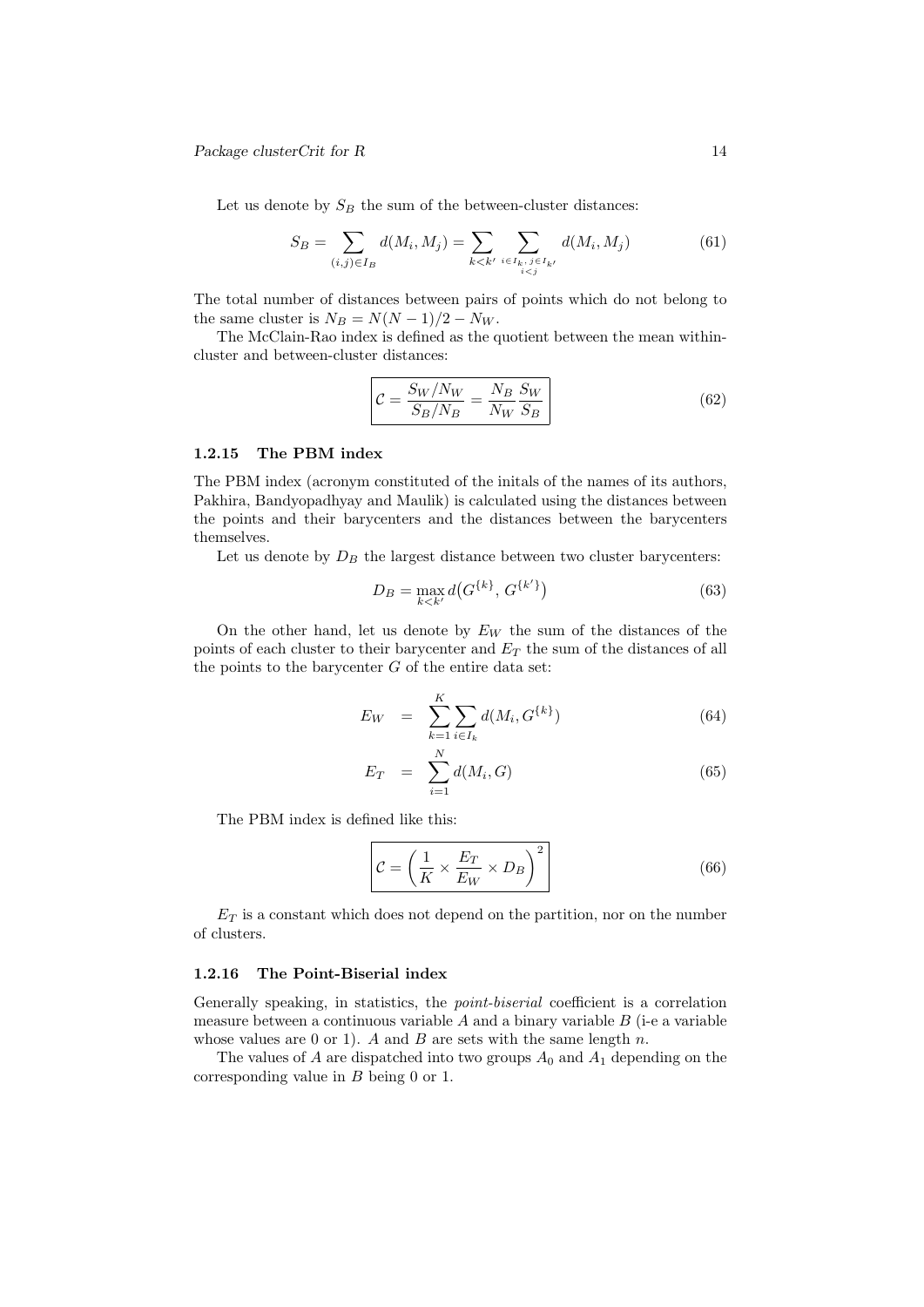Let us denote by  $M_{A_0}$  and  $M_{A_1}$  the means in  $A_0$  and  $A_1$ , and  $n_{A_0}$  and  $n_{A_1}$ the number of elements in each group. The point-biserial correlation coefficient is defined as the quantity:

$$
r_{pb}(A,B) = \frac{M_{A_1} - M_{A_0}}{s_n} \sqrt{\frac{n_{A_0} n_{A_1}}{n^2}} \tag{67}
$$

where  $s_n$  is the standard deviation of A.

In the context of a comparison between different clusterings, the term  $s_n$ may be omitted because it does not depend on the partitions but only on the set of data.

As in the case of the  $\Gamma$  index seen in section 1.2.8, one adapts this definition by choosing A to be the set of the  $N_T$  distances between pairs of points  $M_i$  and  $M_j$ . The corresponding value in B is 1 if the two points lie in the same cluster and 0 otherwise:

$$
A_{ij} = d(M_i, M_j) \tag{68}
$$

$$
B_{ij} = \begin{cases} 1 & \text{if } (i,j) \in I_W \\ 0 & \text{otherwise} \end{cases}
$$
 (69)

 $M_{A_1}$  is the mean of all the within-cluster distances and  $M_{A_0}$  is the mean of all the between-cluster distances.

Using the notations introduced in section 1.2.14, the definition of the pointbiserial index is :

$$
\mathcal{C} = s_n \times r_{pb}(A, B) = (S_W/N_W - S_B/N_B) \frac{\sqrt{N_W N_B}}{N_T}
$$
(70)

#### 1.2.17 The Ratkowsky-Lance index

One computes the mean  $\bar{R}$  of the quotients between BGSS and TSS for each dimension of the data, that is to say for each column of the matrix A.

Let us denote

$$
BGSS_j = \sum_{k=1}^{K} n_k (\mu_j^{\{k\}} - \mu_j)^2 = b_{jj}
$$
 (71)

$$
TSS_j = NVar(V_j) = \sum_{i=1}^{N} (a_{ij} - \mu_j)^2
$$
\n(72)

Then

$$
\bar{c}^2 = \bar{R} = \frac{1}{p} \sum_{j=1}^p \frac{BGSS_j}{TSS_j} \tag{73}
$$

 $BGSS<sub>i</sub>$  is in fact the j-th diagonal term of the matrix BG defined by equation (20).

1 (20).<br>The Ratkowsky\_Lance index ( $\bar{c}/\sqrt{K}$ ) is defined like this:

$$
\mathcal{C} = \sqrt{\frac{\bar{R}}{K}} = \frac{\bar{c}}{\sqrt{K}}
$$
\n(74)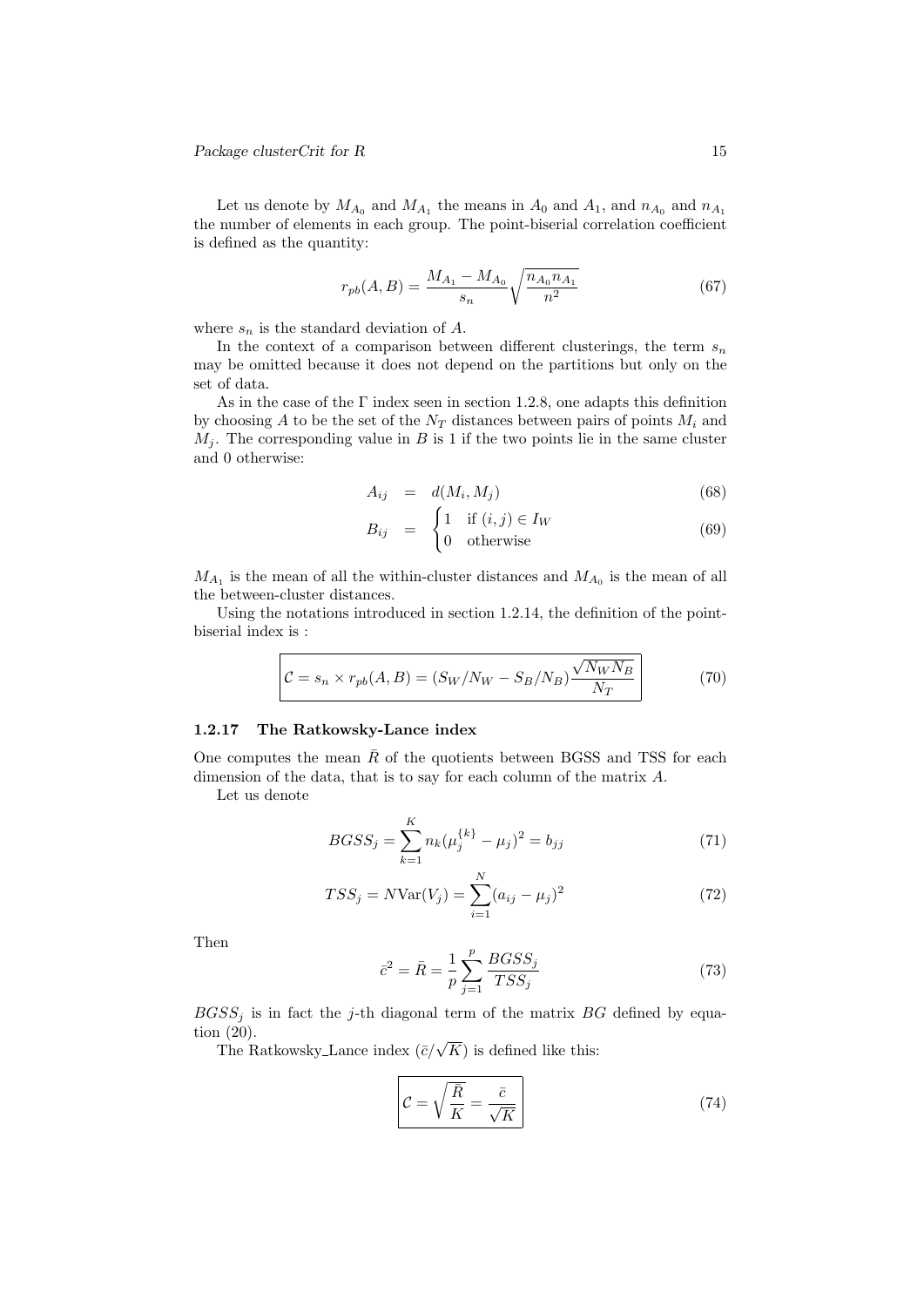# 1.2.18 The Ray-Turi index

The Ray-Turi index is defined as a quotient:

• the numerator is the mean of the squared distances of all the points with respect to the barycenter of the cluster they belong to:

$$
\frac{1}{N} \sum_{k=1}^{K} \sum_{i \in I_k} ||M_i^{\{k\}} - G^{\{k\}}||^2 = \frac{1}{N} \sum_{k=1}^{K} W G S S^{\{k\}} = \frac{1}{N} W G S S
$$

• the denominator is the minimum of the squared distances  $\Delta_{kk'}$  between all the cluster barycenters:

$$
\min_{k < k'} \Delta_{kk'}^2 = \min_{k < k'} d(G^{\{k\}}, G^{\{k'\}})^2 = \min_{k < k'} ||G^{\{k\}} - G^{\{k'\}}||^2 \tag{75}
$$

So the Ray-Turi index can be written like this:

$$
\mathcal{C} = \frac{1}{N} \frac{WGSS}{\min_{k < k'} \Delta_{kk'}^2} \tag{76}
$$

## 1.2.19 The Scott-Symons index

This index is the weighted sum of the logarithms of the determinants of the variance-covariance matrix of each cluster.

It can be written like this:

$$
\mathcal{C} = \sum_{k=1}^{K} n_k \log \det \left( \frac{W G^{\{k\}}}{n_k} \right)
$$
\n(77)

The determinants of the matrices  $WG^{\{k\}}$  are greater than or equal to 0 because these matrices are positive semi-definite. If one of them is equal to 0, the index is undefined.

#### 1.2.20 The SD index

One defines two quantities  $\mathcal S$  and  $\mathcal D$  called respectively the *average scattering* for clusters and the total separation between clusters.

The average scattering for the clusters, noted  $S$ , is defined as follows. Let us consider the vector of variances for each variable in the data set. It is a vector  $V$  of size p defined by:

$$
\mathcal{V} = (\text{Var}(V_1), \dots, \text{Var}(V_p))
$$
\n(78)

Similarly, one defines variance vectors  $\mathcal{V}^{\{k\}}$  for each cluster  $C_k$ :

$$
\mathcal{V}^{\{k\}} = (\text{Var}(V_1^{\{k\}}), \dots, \text{Var}(V_p^{\{k\}})).
$$
\n(79)

The quantity S is the mean of the norms of the vectors  $\mathcal{V}^{\{k\}}$  divided by the norm of vector  $\mathcal{V}$ :

$$
S = \frac{\frac{1}{K} \sum_{k=1}^{K} ||\mathcal{V}^{\{k\}}||}{||\mathcal{V}||}.
$$
 (80)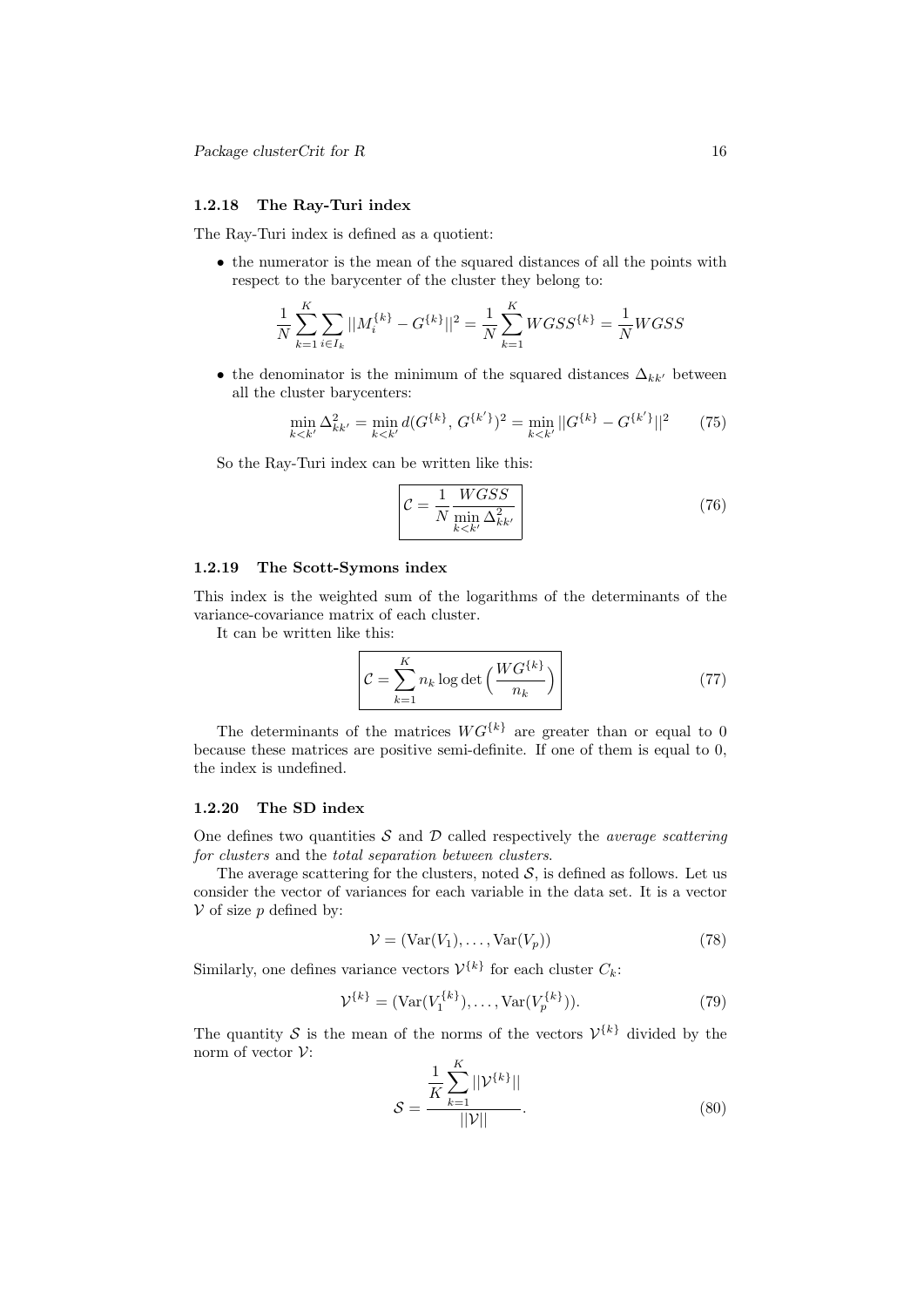On the other hand, the total separation between clusters, noted  $D$ , is defined as follows. Let us denote by  $D_{max}$  and  $D_{min}$  respectively the largest and the smallest distance between the barycenters of the clusters:

$$
D_{max} = \max_{k \neq k'} ||G^{\{k\}} - G^{\{k'\}}|| \tag{81}
$$

$$
D_{min} = \min_{k \neq k'} ||G^{\{k\}} - G^{\{k'\}}|| \tag{82}
$$

Let us denote

$$
\mathcal{D} = \frac{D_{max}}{D_{min}} \sum_{k=1}^{K} \frac{1}{\sum_{\substack{k'=1\\k'\neq k}}^{K} ||G^{\{k\}} - G^{\{k'\}}||}
$$
(83)

The SD index is finally defined like this:

$$
\mathcal{C} = \alpha \mathcal{S} + \mathcal{D} \tag{84}
$$

where  $\alpha$  is a weight equal to the value of D obtained for the partition with the greatest number of clusters. In order to compare several partitions of the data, one must first calculate the value of  $D$  corresponding to the greatest number of clusters in order to find the value of the coefficient  $\alpha$  and then calculate the other indices based on this coefficient.

#### 1.2.21 The S\_Dbw index

This index relies on the notion of density of points belonging to two clusters. One first defines a limit value  $\sigma$  equal to the square root of the sum of the norms of the variance vectors  $\mathcal{V}^{\{k\}}$  (introduced in section 1.2.20) divided by the number of clusters:

$$
\sigma = \frac{1}{K} \sqrt{\sum_{k=1}^{K} ||\mathcal{V}^{\{k\}}||}
$$
\n(85)

The density  $\gamma_{kk'}$  for a given point, relative to two clusters  $C_k$  and  $C_{k'}$ , is equal to the number of points in these two clusters whose distance to this point is less than  $\sigma$ . Geometrically, this amounts to considering the ball with radius σ centered at the given point and counting the number of points of  $C_k \cup C_{k'}$ located in this ball.

For each pair of clusters, let us evaluate the densities for the barycenters  $G^{\{k\}}$  and  $G^{\{k'\}}$  of the clusters and for their midpoint  $H_{kk'}$ . One forms the quotient  $R_{kk'}$  between the density at the midpoint and the largest density at the two barycenters:

$$
R_{kk'} = \frac{\gamma_{kk'}(H_{kk'})}{\max(\gamma_{kk'}(G^{\{k\}}), \gamma_{kk'}(G^{\{k'\}}))}
$$
(86)

On the other hand, one defines a between-cluster density  $\mathcal G$  as the mean of the quotients  $R_{kk'}$ :

$$
\mathcal{G} = \frac{2}{K(K-1)} \sum_{k < k'} R_{kk'} \tag{87}
$$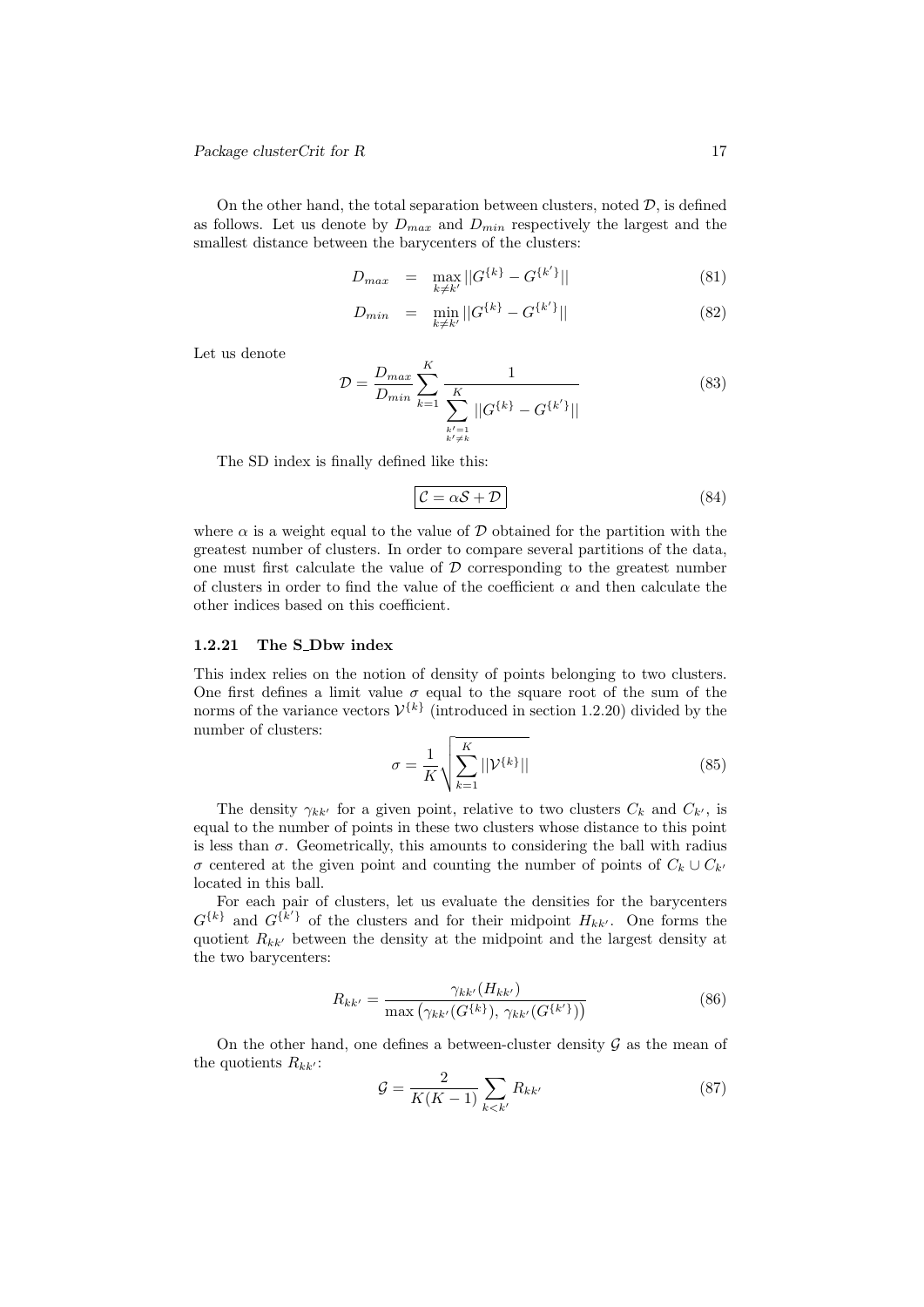The S-Dbw index is defined as the sum of the mean dispersion in the clusters  $S$  (defined in section 1.2.20) and of the between-cluster density  $G$ :

$$
\mathcal{C} = \mathcal{S} + \mathcal{G}
$$
 (88)

## 1.2.22 The Silhouette index

Let us consider, for each point  $M_i$ , its mean distance to each cluster. One defines the within-cluster mean distance  $a(i)$  as the mean distance of point  $M_i$  to the other points of the cluster it belongs to: if  $M_i \in C_k$ , we thus have

$$
a(i) = \frac{1}{n_k - 1} \sum_{\substack{i' \in I_k \\ i' \neq i}} d(M_i, M_{i'})
$$
\n(89)

On the other hand, let us evaluate the mean distance  $\mathfrak{d}(M_i, C_{k'})$  of  $M_i$  to the points of each of the other clusters  $C_{k'}$ :

$$
\mathfrak{d}(M_i, C_{k'}) = \frac{1}{n_{k'}} \sum_{i' \in I_{k'}} d(M_i, M_{i'})
$$
\n(90)

Let us also denote by  $b(i)$  the smallest of these mean distances:

$$
b(i) = \min_{k' \neq k} \mathfrak{d}(M_i, C_{k'})
$$
\n(91)

The value  $k'$  which realizes this minimum indicates the best choice for reaffecting, if necessary, the point  $M_i$  to another cluster than the one it currently belongs to.

For each point  $M_i$ , one then forms the quotient

$$
s(i) = \frac{b(i) - a(i)}{\max(a(i), b(i))}
$$
(92)

which is called the silhouette width of the point. It is a quantity between  $-1$ and 1: a value near 1 indicates that the point  $M_i$  is affected to the right cluster whereas a value near -1 indicates that the point should be affected to another cluster.

The mean of the silhouette widths for a given cluster  $C_k$  is called the cluster mean silhouette and is denoted as  $\mathfrak{s}_k$ :

$$
\mathfrak{s}_k = \frac{1}{n_k} \sum_{i \in I_k} s(i) \tag{93}
$$

Finally, the global silhouette index is the mean of the mean silhouettes through all the clusters:

$$
\mathcal{C} = \frac{1}{K} \sum_{k=1}^{K} \mathfrak{s}_k \tag{94}
$$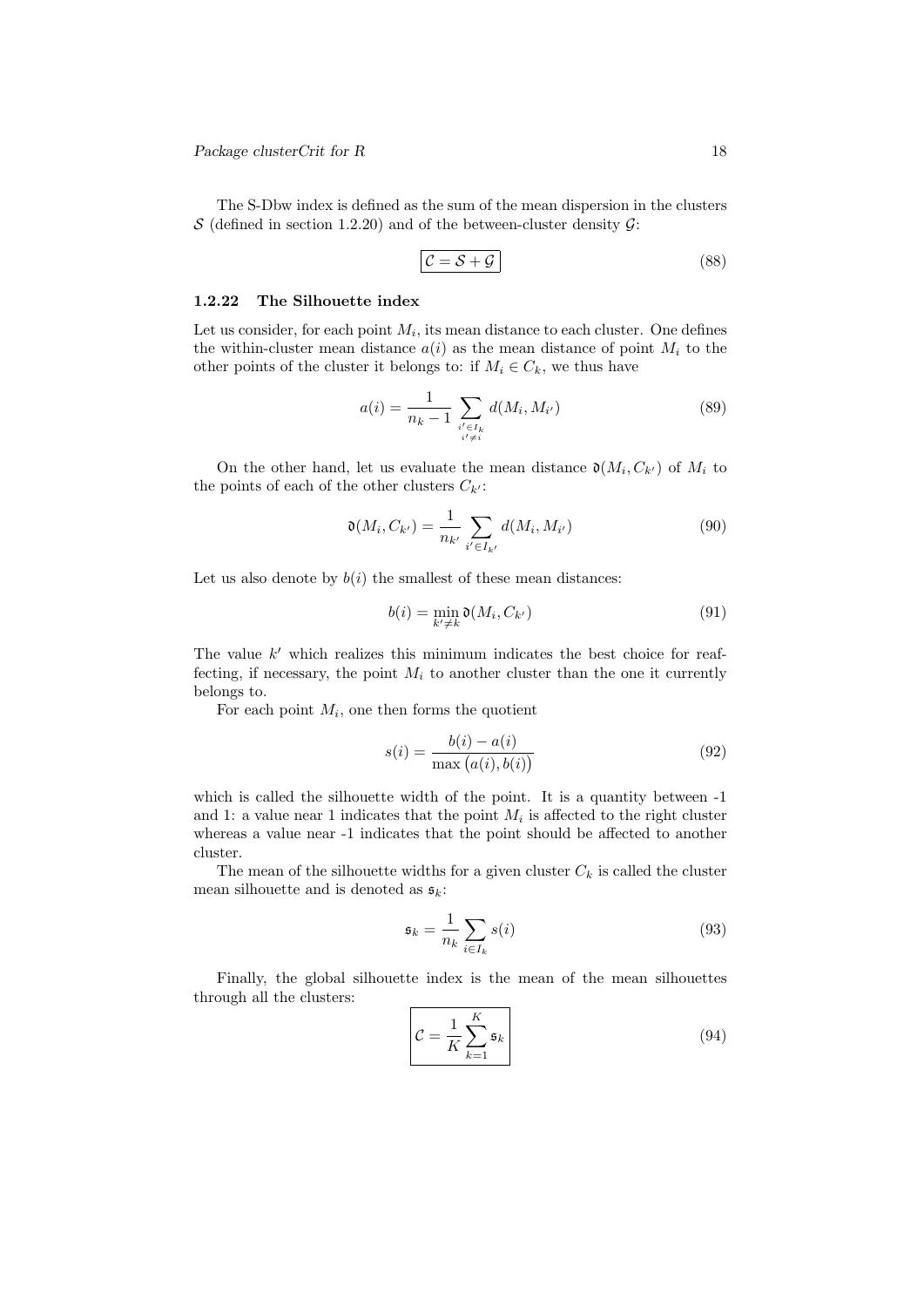# 1.2.23 The Tau index

Using the same notations as for the Gamma index in section 1.2.8, the  $\tau$  index of Kendall between two vectors of data of length  $N_T$  is classically defined in statistics as the quantity:

$$
\tau = \frac{s^+ - s^-}{\frac{N_T(N_T - 1)}{2}}\tag{95}
$$

The numbers  $s^+$  and  $s^-$  do not count ties, so if a between-cluster distance and a within-cluster distance are equal, they do not enter in the numerator. In order to take ties into account, one modifies the denominator and defines the corrected index  $\tau_c$  like this:

$$
\tau_c = \frac{s^+ - s^-}{\sqrt{(\nu_0 - \nu_1)(\nu_0 - \nu_2)}}\tag{96}
$$

with

$$
\nu_0 = \frac{N_T (N_T - 1)}{2} \tag{97}
$$

$$
\nu_1 = \sum_{i} \frac{t_i(t_i - 1)}{2} \tag{98}
$$

$$
\nu_2 = \sum_j \frac{u_j(u_j - 1)}{2} \tag{99}
$$

where  $t_i$  is the number of values in the *i*-th group of ties for the vector A and  $u_j$ is the number of values in the j-th group of ties for the vector  $B$ . Here the vector  $B$  is constituted only of values 0 and 1 (corresponding to the between-cluster and within-cluster pairs respectively) and we thus have:

$$
\nu_2 = N_B (N_B - 1)/2 + N_W (N_W - 1)/2 \tag{100}
$$

An easy calculation shows that  $\nu_0 - \nu_2 = N_B N_W$ .

If one makes the reasonable hypothesis that the vector A contains few identical values, one can estimate that  $\nu_2$  is negligible with respect to  $\nu_0$ . This justifies the following definition of the Tau index of clustering:

$$
\mathcal{C} = \frac{s^+ - s^-}{\sqrt{N_B N_W \left(\frac{N_T (N_T - 1)}{2}\right)}}\tag{101}
$$

# 1.2.24 The Trace W index

The Trace\_W index is defined like this:

$$
C = \text{Tr}(WG) = WGSS \tag{102}
$$

where  $WG$  and  $WGSS$  are defined by equations (14) and (16) respectively.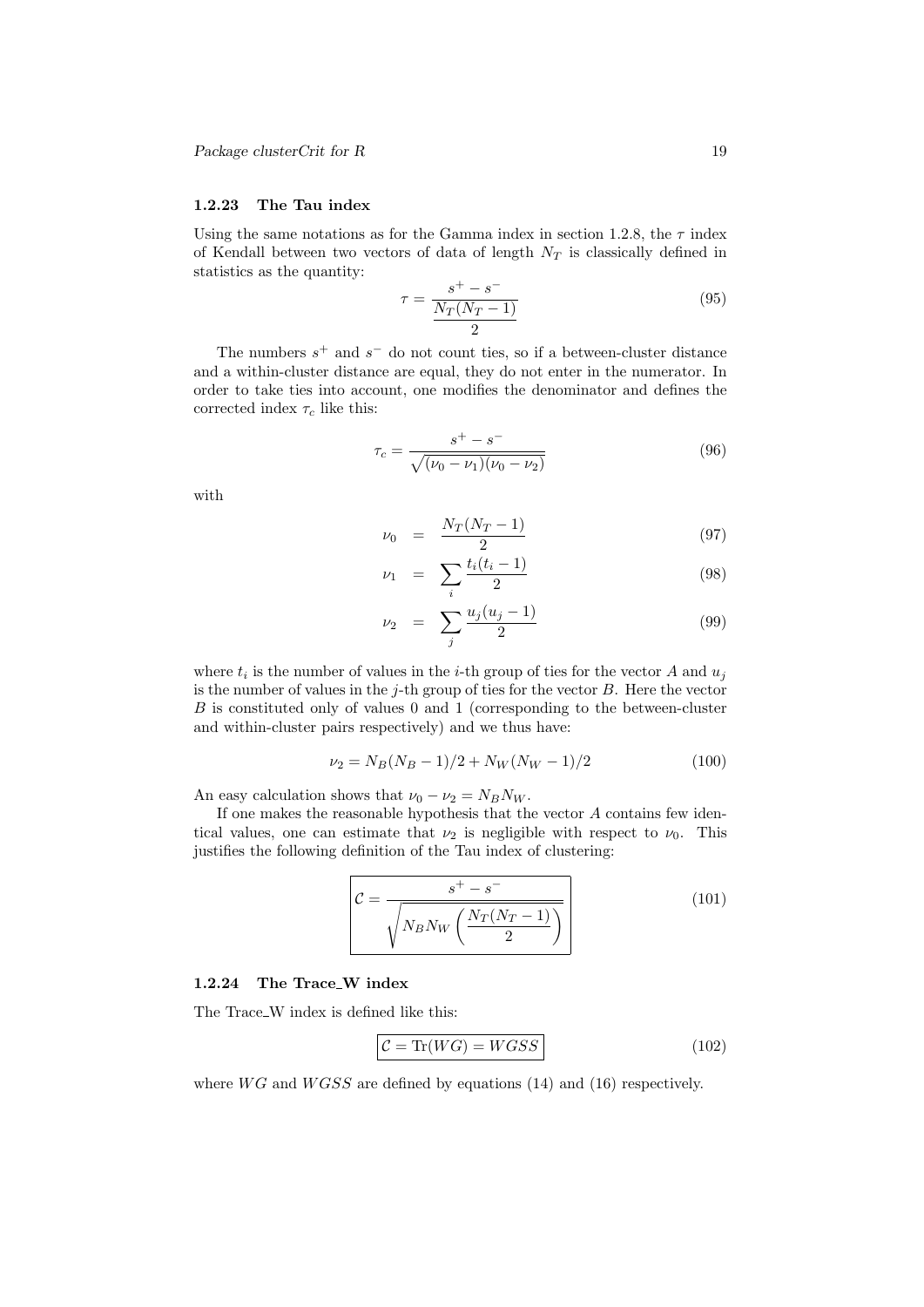# 1.2.25 The Trace WiB index

The Trace\_WiB (or Trace  $W^{-1}B$ ) index is defined like this:

$$
\mathcal{C} = \text{Tr}(WG^{-1} \cdot BG) \tag{103}
$$

where  $WG$  and  $BG$  are defined by equations (14) and (20) respectively.

# 1.2.26 The Wemmert-Gançarski index

The Wemmert-Gançarski index is built using quotients of distances between the points and the barycenters of all the clusters.

For a point M belonging to cluster  $C_k$ , one forms the quotient  $R(M)$  between the distance of this point to the barycenter of the cluster it belongs to and the smallest distance of this point to the barycenters of all the other clusters:

$$
R(M) = \frac{||M - G^{\{k\}}||}{\min_{k' \neq k} ||M - G^{\{k'\}}||}
$$
\n(104)

One then takes the mean of these quotients in each cluster. If this mean is greater than 1, it is ignored, otherwise one takes its complement to 1. Precisely, let us define:

$$
J_k = \max\left\{0, 1 - \frac{1}{n_k} \sum_{i \in I_k} R(M_i)\right\}
$$
 (105)

The Wemmert-Gancarski index is defined as the weighted mean, for all the clusters, of the quantities  $J_k$  like this:

$$
\mathcal{C} = \frac{1}{N} \sum_{k=1}^{K} n_k J_k \tag{106}
$$

This expression can be rewritten as follows:

$$
\mathcal{C} = \frac{1}{N} \sum_{k=1}^{K} \max \left\{ 0, n_k - \sum_{i \in I_k} R(M_i) \right\}
$$
 (107)

#### 1.2.27 The Xie-Beni index

The Xie-Beni index is an index of fuzzy clustering, but it is also applicable to crisp clustering.

It is defined as the quotient between the mean quadratic error and the minimum of the minimal squared distances between the points in the clusters.

The mean quadratic error, in the case of a crisp clustering, is simply the quantity  $\frac{1}{N}WGSS$ , in other words the mean of the squared distances of all the points with respect to the barycenter of the cluster they belong to.

Using the same notation as in section 1.2.9, one has

$$
\delta_1(C_k, C_{k'}) = \min_{\substack{i \in I_k \\ j \in I_{k'}}} d(M_i, M_j)
$$
\n(108)

and the Xie-Beni index can be written like this:

$$
\mathcal{C} = \frac{1}{N} \frac{WGSS}{\min_{k < k'} \delta_1 (C_k, C_{k'})^2} \tag{109}
$$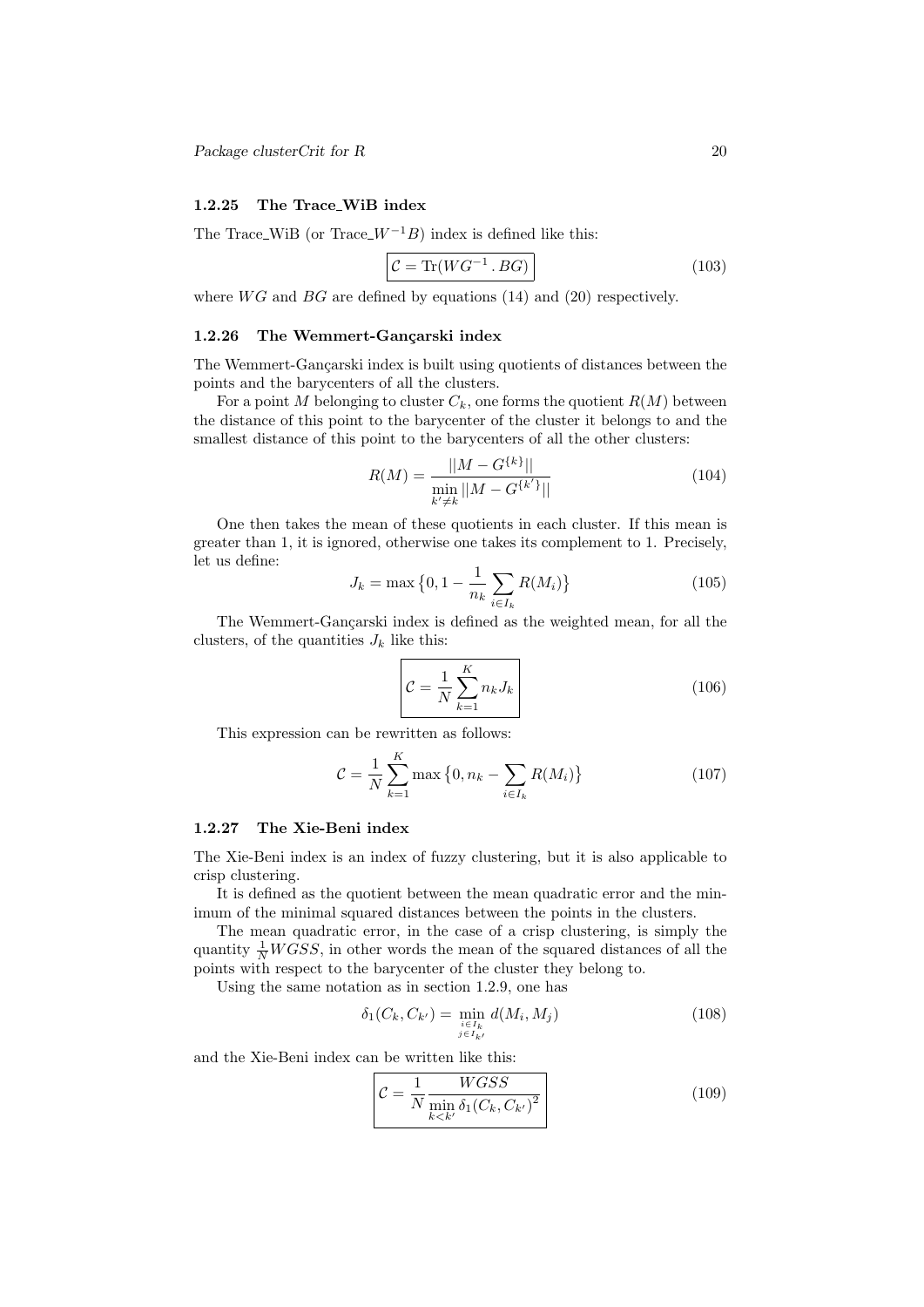| <i>Index</i>        | Rule          |
|---------------------|---------------|
| Ball Hall           | max diff      |
| Banfeld_Raftery     | min           |
| $C_{\text{-index}}$ | min           |
| Calinski_Harabasz   | max           |
| Davies_Bouldin      | min           |
| Det_Ratio           | $min \; diff$ |
| Dunn                | max           |
| GDI                 | max           |
| Gamma               | max           |
| $G- plus$           | min           |
| Ksq_DetW            | max diff      |
| Log_Det_Ratio       | $min \; diff$ |
| Log_SS_Ratio        | $min \; diff$ |
| McClain_Rao         | min           |
| <b>PBM</b>          | max           |
| Point biserial      | max           |
| Ratkowsky_Lance     | max           |
| Ray_Turi            | min           |
| Scott_Symons        | min           |
| SD                  | min           |
| S_Dbw               | min           |
| Silhouette          | max           |
| Tau                 | max           |
| Trace_W             | $max \; diff$ |
| Trace_WiB           | $max \; diff$ |
| Wemmert Gancarski   | max           |
| Xie_Beni            | min           |

Table 2: Method to determine the best partition.

# 1.3 Choice of the best partition

In order to find the best partition of the data, one usually executes a clustering algorithm with different values of the expected number of clusters  $K$ : let us say that  $K_m \leq K \leq K_M$ . The clustering algorithm which is applied could be an ascending hierarchical clustering (AHC) or the k-means algorithm or any other technique. One then computes a quality index  $Q_K$  for each value of K and selects the partition which led to the "best" value for  $Q_K$ . This section explains what is considered the "best" value for the different quality indices.

Table 2 summarizes, for each index, which rule must be applied in order to determine the best index value. For instance, in the case of the Calinski-Harabasz index, if the quality index has been computed for different partitions of the data, the best partition is the one corresponding to the greatest value of the index.

The decision rules called max and min in table 2 mean that one should select respectively the greatest or the smallest index value.

The decision rule called  $max\; diff$  means that the best value for  $K$  is the one corresponding to the greatest difference between two successive slopes. On a diagram representing the index values against the number of selected clusters,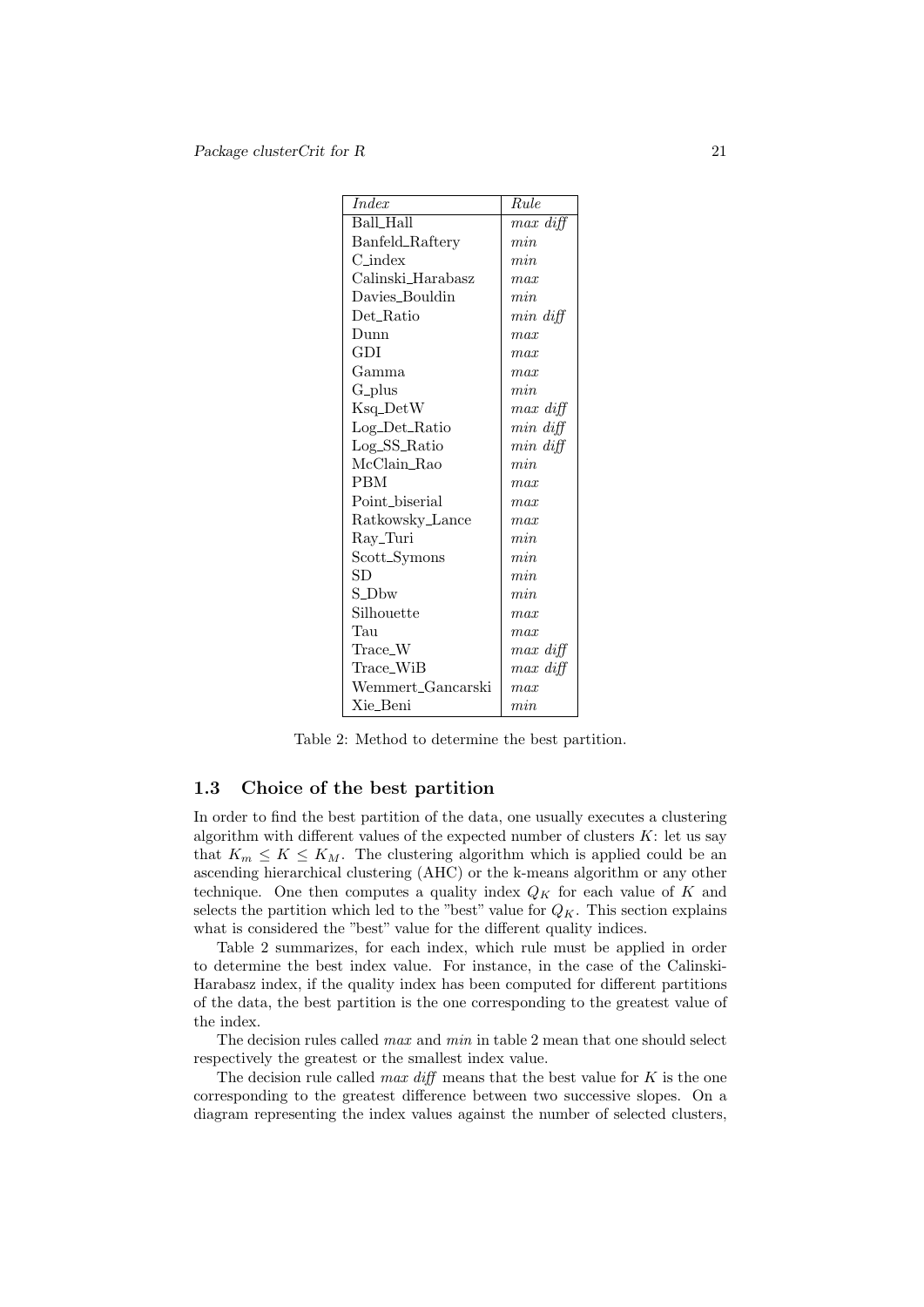Package clusterCrit for R 22

this corresponds to an elbow. More precisely, let us denote  $V_i = Q_{i+1} - Q_i$  the slope between to successive points of the diagram. Then  $K$  is defined by:

$$
K = \arg\max_{K_m < i \le K_M} (V_i - V_{i-1}) \tag{110}
$$

This is better explained on the following graphic. The figure on the right displays the values of the Hall Ball index corresponding to different clusterings of the data represented by the figure on the left. The index has been computed with tentative partitions made of 2 to 7 clusters. The figure exhibits an elbow for the four-clusters partition and indeed the data clearly belong to four distinct groups.



# 2 External comparison indices

The external indices of comparison are indices designed to measure the similitude between two partitions. They take into account only the distribution of the points in the different clusters and do not allow to measure the quality of this distribution.

## 2.1 Notation

All the suggested indices rely on a confusion matrix representing the count of pairs of points depending on whether they are considered as belonging to the same cluster or not according to partition  $P_1$  or to partition  $P_2$ . There are thus four possibilities:

- the two points belong to the same cluster, according to both  $P_1$  and  $P_2$
- the two points belong to the same cluster according to  $P_1$  but not to  $P_2$
- the two points belong to the same cluster acording to  $P_2$  but not to  $P_1$
- the two points do not belong to the same cluster, according to both  $P_1$ and  $P_2$ .

Let us denote by  $yy, yn, ny, nn (y means yes, and n means no)$  the number of points belonging to these four categories respectively.  $N_T$  being the total number of pairs of points, one has:

$$
N_T = \frac{N(N-1)}{2} = yy + yn + ny + nn.
$$
\n(111)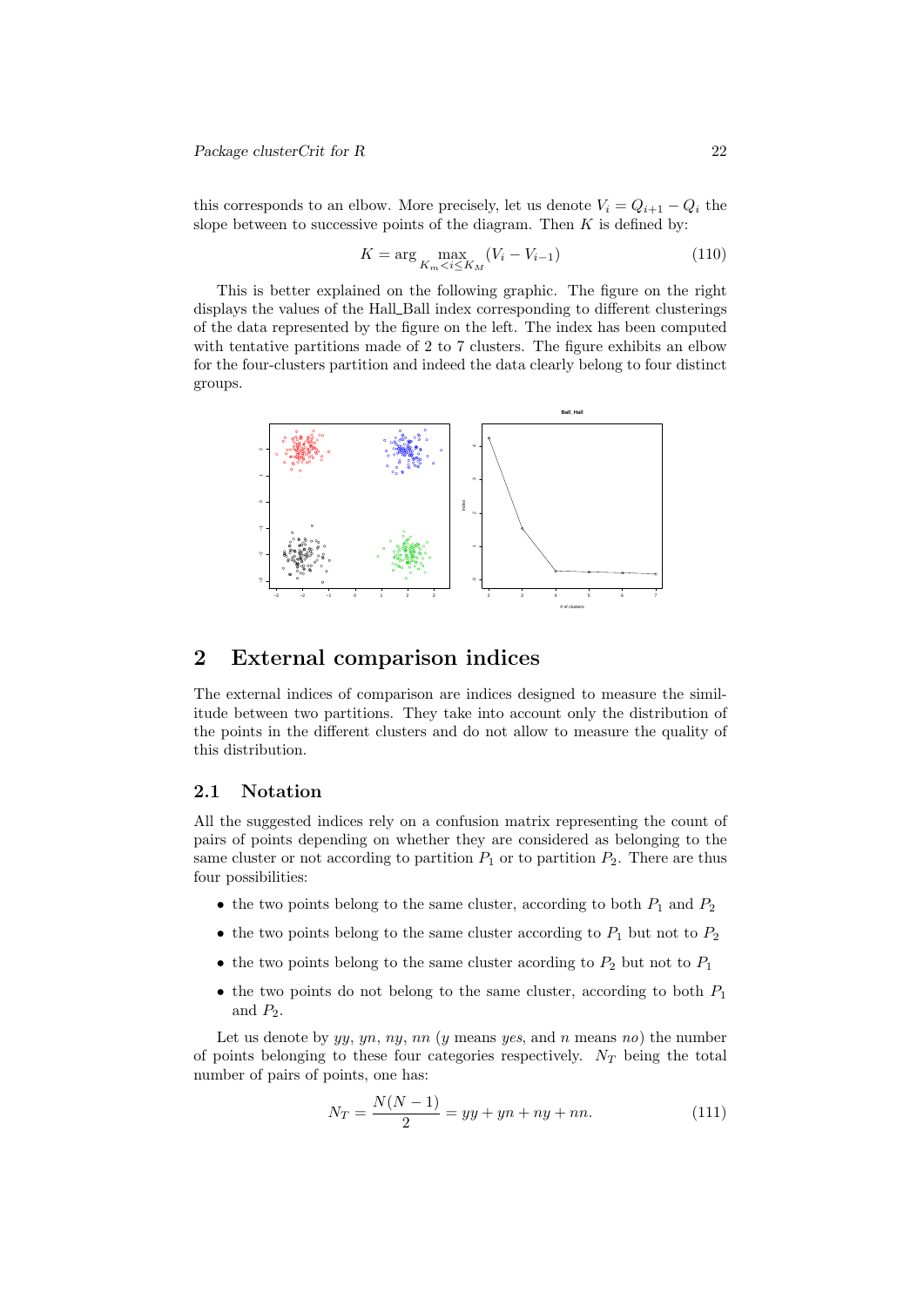## 2.2 Precision and recall coefficients

If partition  $P_1$  is used as a reference, one defines the *precision coefficient* as the proportion of points rightly grouped together in  $P_2$ , that is to say which are also grouped together according to the reference partition  $P_1$ . Among the  $yy + ny$ points grouped together according to  $P_2$ , yy are rightly grouped. One thus has:

$$
\mathcal{P} = \frac{yy}{yy + ny}.\tag{112}
$$

Similarly, one defines the recall coefficient as the proportion of points grouped together in  $P_1$  which are also grouped together in partition  $P_2$ . This is the proportion of points which are supposed to be grouped together according to the reference partition  $P_1$  and which are effectively marked as such by partition  $P_2$ . Among the  $yy +yn$  points grouped together in  $P_1$ ,  $yy$  are also grouped together in  $P_2$ . One thus has:

$$
\mathcal{R} = \frac{yy}{yy + yn} \tag{113}
$$

In terms of conditional probabilities, one can write

$$
\mathcal{P} = P(g p_1 | gp_2) \quad \text{and} \quad \mathcal{R} = P(g p_2 | gp_1) \tag{114}
$$

where the events  $gp_1$  and  $gp_2$  mean that two points are grouped together in  $P_1$ and in  $P_2$  respectively.

The F-measure is the harmonic mean of the precision and recall coefficients:

$$
\mathcal{F} = \frac{2}{\frac{1}{\mathcal{P}} + \frac{1}{\mathcal{R}}} = \frac{2\mathcal{P} \times \mathcal{R}}{\mathcal{P} + \mathcal{R}} = \frac{2yy}{2yy + yn + ny}
$$
(115)

There is also a weighted version of this measure, called the  $\mathcal{F}_{\alpha}$ -measure, defined like this:

$$
\mathcal{F}_{\alpha} = \frac{(1+\alpha)\mathcal{P} \times \mathcal{R}}{\alpha \mathcal{P} + \mathcal{R}} \text{ with } \alpha > 0 \tag{116}
$$

#### 2.3 Indicator variables

Let us associate to each partition  $P_a$   $(a = 1, 2)$  the binary random variable  $X_a$ defined on the set of indices i and j such that  $i < j$  as follows: its value is 1 if the points  $M_i$  and  $M_j$  are classified in the same cluster than in partition  $P_a$ and 0 otherwise. The variable  $X_a$  works as an indicator variable.

There are  $N_T$  pairs of points and one is interested only in the indices i and j such that  $i < j$ . Let us consider the mean and the standard deviation of  $X_a$ :

$$
\mu_{X_a} = \frac{1}{N_T} \sum_{i < j} X_a(i, j) \tag{117}
$$

$$
\sigma_{X_a}^2 = \frac{1}{N_T} \sum_{i < j} X_a(i, j)^2 - \mu_{X_a}^2 \tag{118}
$$

The following formulas establish a link between these random variables and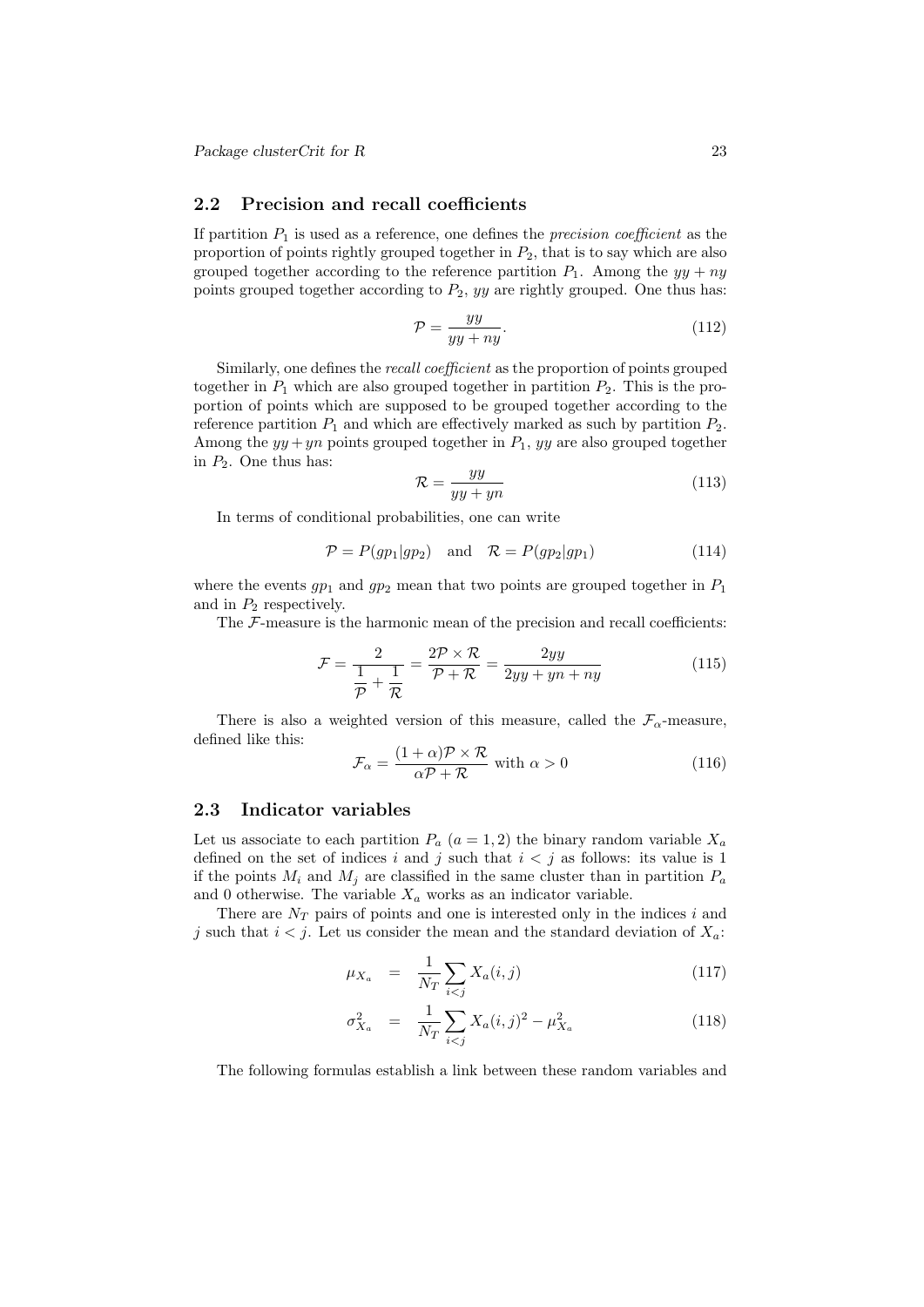the concordant and discordant count variables:

$$
yy + yn = \sum_{i < j} X_1(i, j) \tag{119}
$$

$$
yy + ny = \sum_{i < j} X_2(i, j) \tag{120}
$$

$$
yy = \sum_{i < j} X_1(i,j) X_2(i,j) \tag{121}
$$

From this we get:

$$
\mu_{X_1} = \frac{yy + yn}{N_T} \qquad \sigma_{X_1}^2 = \frac{yy + yn}{N_T} - \left(\frac{yy + yn}{N_T}\right)^2
$$

$$
\mu_{X_2} = \frac{yy + ny}{N_T} \qquad \sigma_{X_2}^2 = \frac{yy + ny}{N_T} - \left(\frac{yy + ny}{N_T}\right)^2
$$

# 2.4 External indices definition

The following sections give the definition of several (more or less) widely used external indices.

# 2.4.1 The Czekanowski-Dice index

The Czekanowski-Dice index (aka the Ochiai index) is defined like this:

$$
\mathcal{C} = \frac{2yy}{2yy + yn + ny} \tag{122}
$$

This index is the harmonic mean of the precision and recall coefficients, that is to say it is identical to the  $\mathcal{F}\text{-}\text{measure}$  defined in section 2.2:

$$
\mathcal{C} = 2 \frac{\mathcal{P} \times \mathcal{R}}{\mathcal{P} + \mathcal{R}}
$$
\n(123)

# 2.4.2 The Folkes-Mallows index

The Folkes-Mallows index is defined like this:

$$
\mathcal{C} = \frac{yy}{\sqrt{(yy + yn) \times (yy + ny)}}
$$
(124)

This index is the geometric mean of the precision and recall coefficients:

$$
\mathcal{C} = \sqrt{\mathcal{PR}}\tag{125}
$$

# 2.4.3 The Hubert  $\hat{\Gamma}$  index

The index of Hubert  $\hat{\Gamma}$  is the correlation coefficient of the indicator variables introduced in section 2.3. It is defined like this:

$$
\mathcal{C} = \text{Corr}(X_1, X_2) = \frac{\sum_{i < j} \left( X_1(i, j) - \mu_{X_1} \right) \left( X_2(i, j) - \mu_{X_2} \right)}{N_T \sigma_{X_1} \sigma_{X_2}} \tag{126}
$$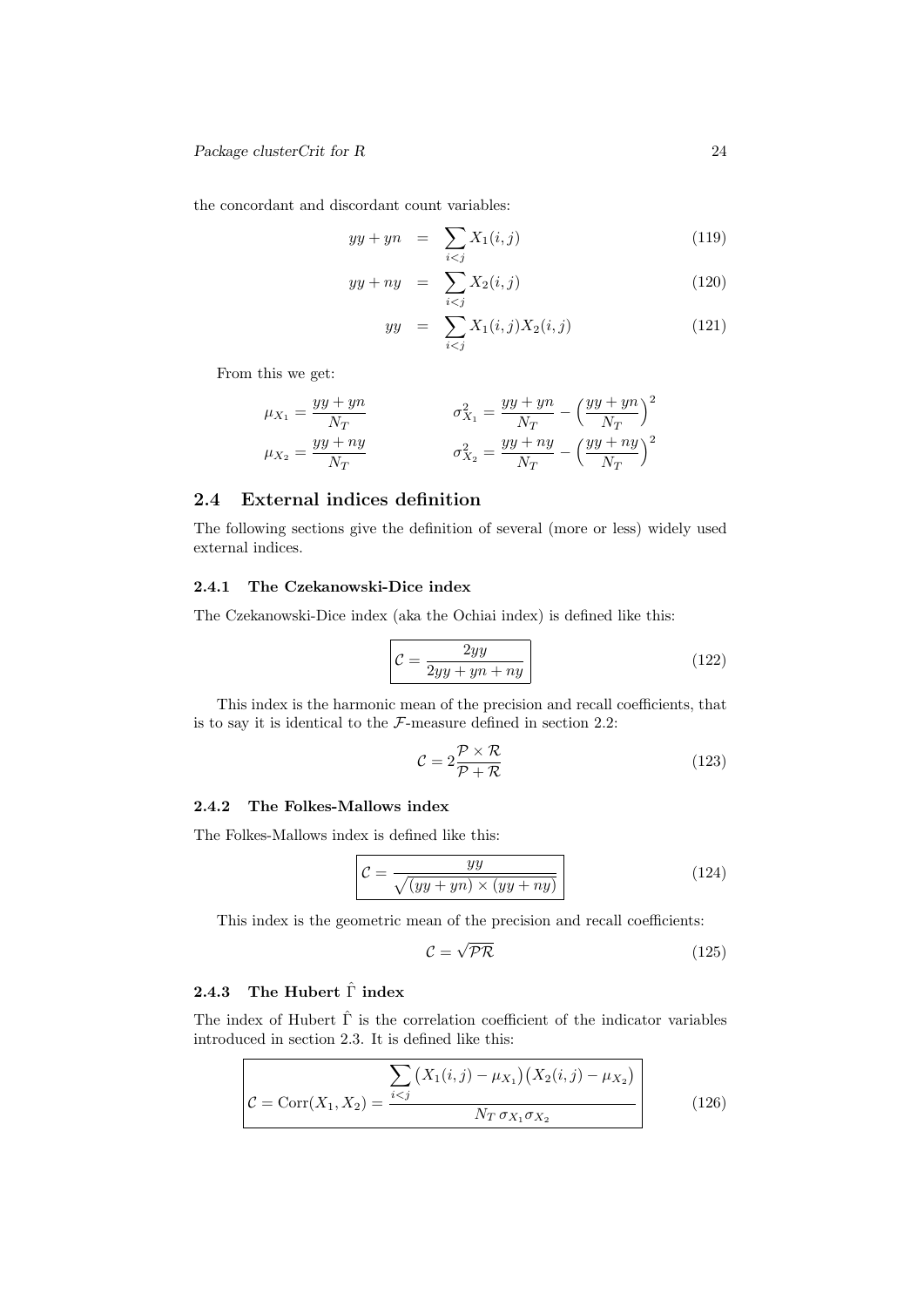Package clusterCrit for R 25

Comparing with equation (136), the index of Hubert  $\hat{\Gamma}$  appears as a standardized variant (centered and reduced) of the Russel-Rao index defined in section 2.4.10. Its value is between -1 and 1.

Using the relations of section 2.3, one may write the  $\hat{\Gamma}$  index as follows:

$$
\mathcal{C} = \frac{N_T \times yy - (yy + yn)(yy + ny)}{\sqrt{(yy + yn)(yy + ny)(nn + yn)(nn + ny)}}
$$
(127)

# 2.4.4 The Jaccard index

The Jaccard index is defined like this:

$$
\mathcal{C} = \frac{yy}{(yy + yn + ny)}
$$
\n(128)

## 2.4.5 The Kulczynski index

The Kulczynski index is defined like this:

$$
\mathcal{C} = \frac{1}{2} \left( \frac{yy}{yy + ny} + \frac{yy}{yy + yn} \right)
$$
 (129)

This index is the arithmetic mean of the precision and recall coefficients:

$$
\mathcal{C} = \frac{1}{2}(\mathcal{P} + \mathcal{R})\tag{130}
$$

# 2.4.6 The McNemar index

The McNemar index is defined like this:

$$
\mathcal{C} = \frac{yn - ny}{\sqrt{yn + ny}}\tag{131}
$$

Under the null hypothesis  $H_0$  that the discordances between the partitions  $P_1$ and  $P_2$  are random, the index  $C$  follows approximatively a normal distribution. It is an adaptation of the non-parametric test of McNemar for the comparison of frequencies between two paired samples: the statistic of McNemar's test (called the  $\chi^2$  distance) is the square of the index

$$
\mathcal{C}^2 = \frac{(yn - ny)^2}{yn + ny}
$$

and follows, under the null hypothesis of marginal homogeneity of the contingency table, a  $\chi^2$  distribution with 1 degree of freedom.

#### 2.4.7 The Phi index

The Phi index is a classical measure of the correlation between two dichotomic variables. It is defined like this:

$$
\mathcal{C} = \frac{yy \times nn - yn \times ny}{(yy + yn)(yy + ny)(yn + nn)(ny + nn)}
$$
\n(132)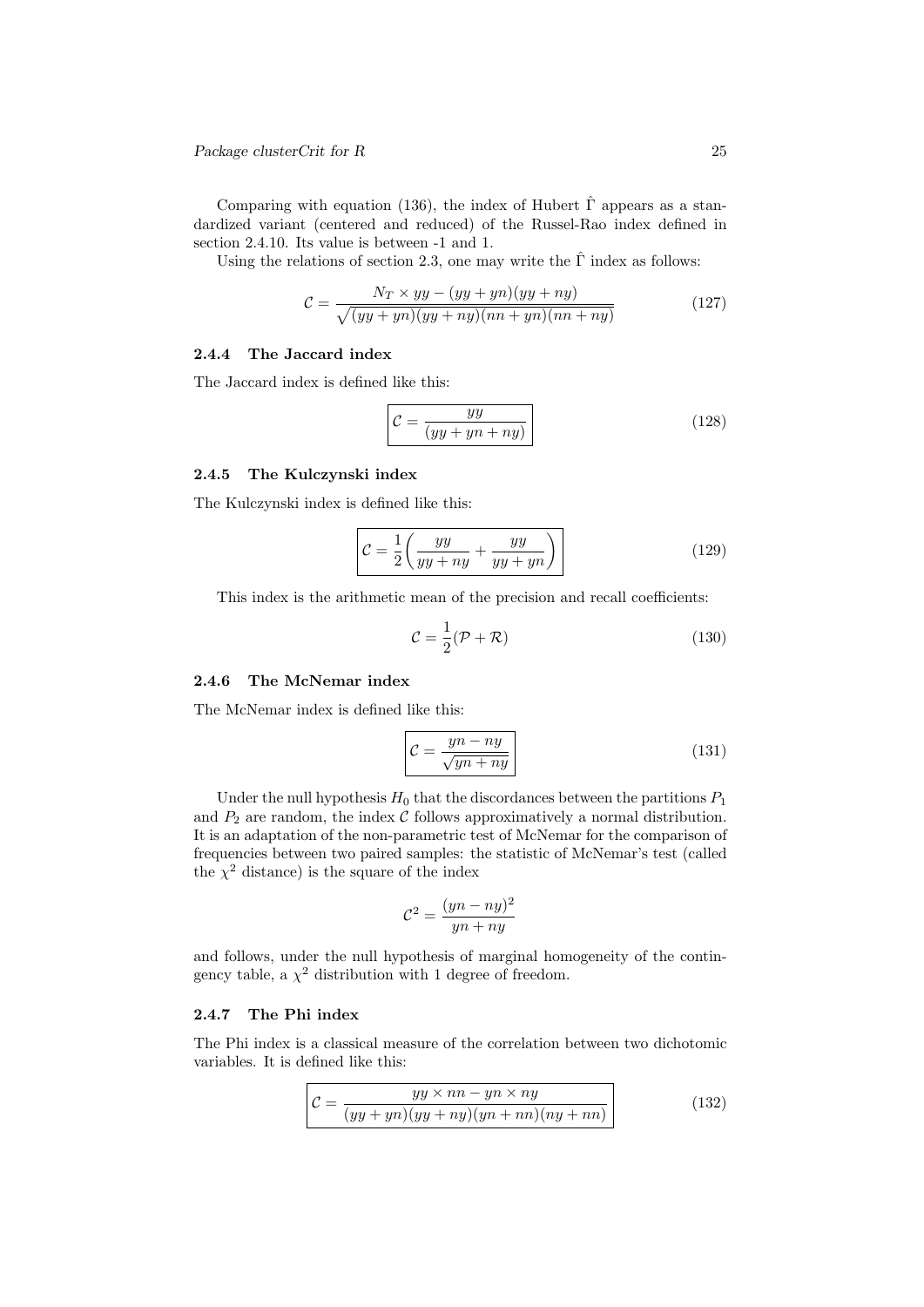# 2.4.8 The Rand index

The Rand index is defined like this:

$$
\mathcal{C} = \frac{yy + nn}{N_T} \tag{133}
$$

#### 2.4.9 The Rogers-Tanimoto index

The Rogers-Tanimoto index is defined like this:

$$
\mathcal{C} = \frac{yy + nn}{yy + nn + 2(yn + ny)}
$$
\n(134)

#### 2.4.10 The Russel-Rao index

The Russel-Rao index measures the proportion of concordances between the two partitions. It is defined like this:

$$
\mathcal{C} = \frac{yy}{N_T} \tag{135}
$$

Using the notations introduced in section 2.3, this index can be written:

$$
\mathcal{C} = \frac{1}{N_T} \sum_{i < j} X_1(i, j) X_2(i, j) \tag{136}
$$

# 2.4.11 The Sokal-Sneath indices

There are two versions of the Sokal-Sneath index. They are defined respectively like this:

$$
C_1 = \frac{yy}{yy + 2(yn + ny)}
$$
  
\n
$$
C_2 = \frac{yy + nn}{yy + nn + \frac{1}{2}(yn + ny)}
$$
\n(137)

# 3 Usage of the clusterCrit package

The clusterCrit package for R provides an implementation of all the indices described in the preceding sections. The core of the package is written in Fortran and is optimized in order to avoid duplicate calculations.

It can be installed from the R console with the following instruction:

install.packages(clusterCrit)

Once it is installed, it can be loaded in an R session with the following instruction:

load(clusterCrit)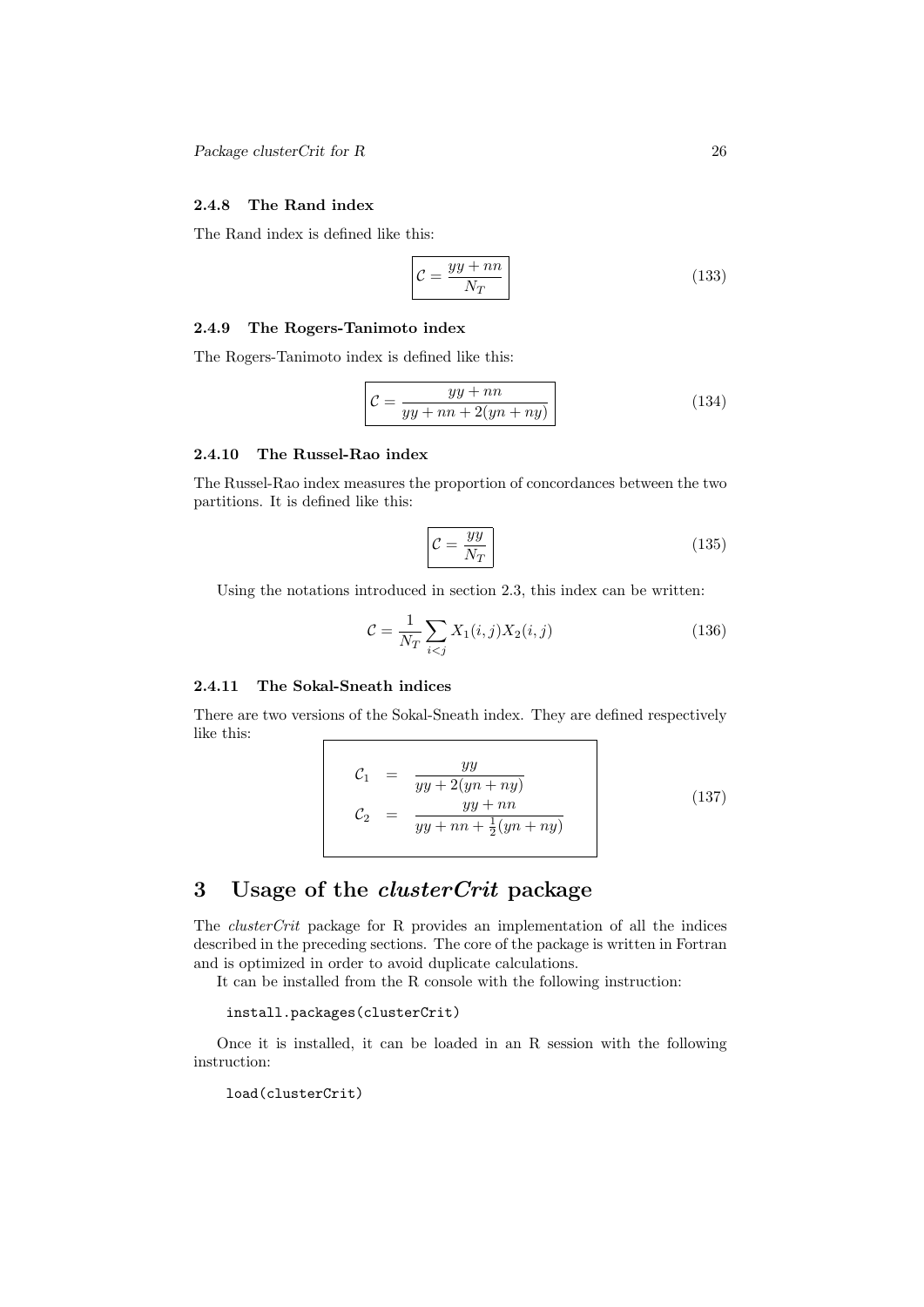## 3.1 Available commands

The clusterCrit package defines several functions which let you compute internal quality indices or external comparison indices. The partitions are specified as an integer vector giving the index of the cluster each observation belongs to. The possible values are integers between 1 and  $K$ , where  $K$  is the number of clusters.

The *intCriteria* function calculates one or several internal quality indices. Its syntax is:

intCriteria(traj, part, crit)

The traj argument is the matrix of observations (aka as trajectories). The part argument is the partition vector. The crit argument is a list containing the names of the indices to compute. One can use the keyword "all" in order to compute all the available indices. See the  $qetCriteriaNames$  function to see the names of the currently available indices. All the names are case insensitive and can be abbreviated as long as the abbreviation remains unambiguous.

The extCriteria function calculates one or several external indices (including the precision and recall coefficients). Its syntax is:

extCriteria(part1, part2, crit)

The *part1* and *part2* arguments are the partition vectors. The meaning of the crit argument is the same as for the intCriteria function.

Given a vector of several clustering quality index values computed with a given criterion, the function *bestCriterion* returns the index of the one which must be considered as the best in the sense of the specified criterion. Its syntax is:

```
bestCriterion(x, crit)
```
The x argument is a numeric vector of quality index values. The *crit* argument is the name of the criterion: it is case insensitive and can be abbreviated.

Typically, a set of data is clusterized several times (using different algorithms or specifying a different number of clusters) and a clustering index is calculated each time: the *bestCriterion* function tells which value is considered the best. For instance, if one uses the Calinski Harabasz index, the best value is the largest one.

The concordance function calculates the concordance matrix between two partitions of the same data. Its syntax is:

#### concordance(part1, part2)

The arguments are the partition vectors. The function returns a  $2 \times 2$  matrix of the form:

$$
\begin{pmatrix} yy & yn \\ ny & nn \end{pmatrix}
$$

These are the number of pairs classified as belonging or not belonging to the same cluster with respect to both partitions. Since there are  $N(N-1)/2$  pairs of distinct points, one has:

$$
yy + yn + ny + nn = N(N-1)/2
$$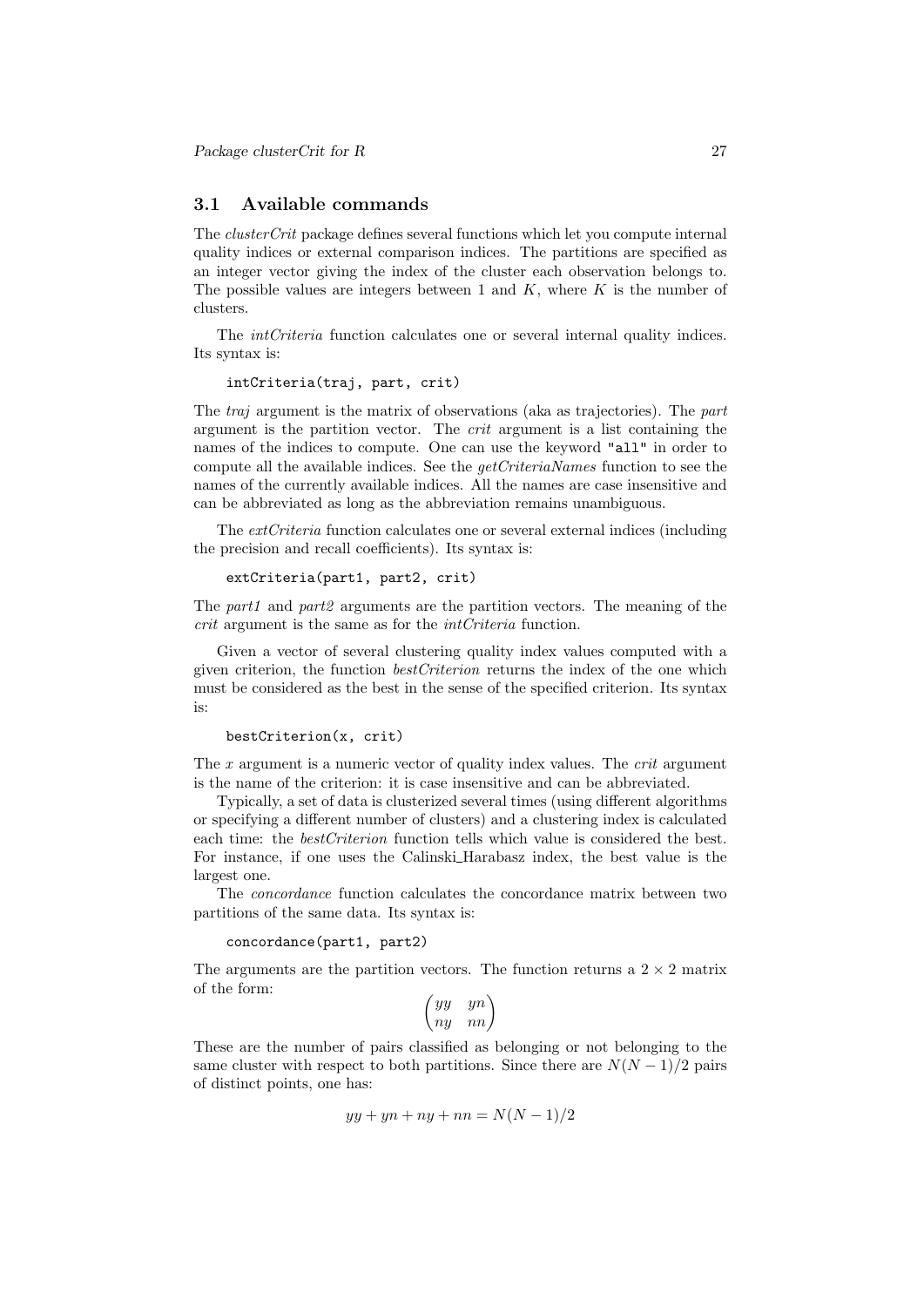The *getCriteriaNames* function is a convenience function which returns the names of the currently implemented indices. Its syntax is:

getCriteriaNames(isInternal)

where the argument *isInternal* is a logical value: if TRUE it returns the names of the internal indices, otherwise it returns the names of the external ones.

#### 3.2 Examples of use

First load the package:

> library(clusterCrit)

Let us create some artificial data:

```
> x \leftarrow \text{rbind}(\text{matrix}(rnorm(100, mean = 0, sd = 0.5), ncol = 2),+ matrix(rnorm(100, mean = 1, sd = 0.5), ncol = 2),
+ matrix(rnorm(100, mean = 2, sd = 0.5), ncol = 2))
```
Now perform the kmeans algorithm in order to get a partition with 3 clusters (the kmeans function is provided by R in the stats package and is available by default):

```
> c1 \leftarrow kmeans(x, 3)
```
Let us get the names of the internal indices:

```
> getCriteriaNames(TRUE)
```

|     | $[1]$ "Ball_Hall"                        | "Banfeld_Raftery"              | $"C_$ index"     |
|-----|------------------------------------------|--------------------------------|------------------|
|     | [4] "Calinski_Harabasz" "Davies_Bouldin" |                                | "Det_Ratio"      |
| [7] | "Dunn"                                   | "Gamma"                        | "G_plus"         |
|     | $[10]$ "GDI11"                           | "GDI12"                        | "GDI13"          |
|     | $[13]$ "GDI21"                           | "GDI22"                        | "GDI23"          |
|     | $\lceil 16 \rceil$ "GDI31"               | "GDI32"                        | "GDI33"          |
|     | $[19]$ "GDI41"                           | "GDI42"                        | "GDI43"          |
|     | [22] "GDI51"                             | "GDI52"                        | "GDI53"          |
|     | [25] "Ksq_DetW"                          | "Log_Det_Ratio"                | "Log_SS_Ratio"   |
|     | [28] "McClain_Rao"                       | "PBM"                          | "Point_Biserial" |
|     | $[31]$ "Ray_Turi"                        | "Ratkowsky_Lance"              | "Scott_Symons"   |
|     | $[34]$ "SD_Scat"                         | "SD_Dis"                       | $"S_D$ bw $"$    |
|     | [37] "Silhouette"                        | "Tau"                          | "Trace_W"        |
|     | $[40]$ "Trace_WiB"                       | "Wemmert_Gancarski" "Xie_Beni" |                  |

Let us compute all the internal indices and display one of them:

```
> intIdx <- intCriteria(x,cl$cluster,"all")
> length(intIdx)
[1] 42
> intIdx[["trace_w"]]
[1] 60.57528
```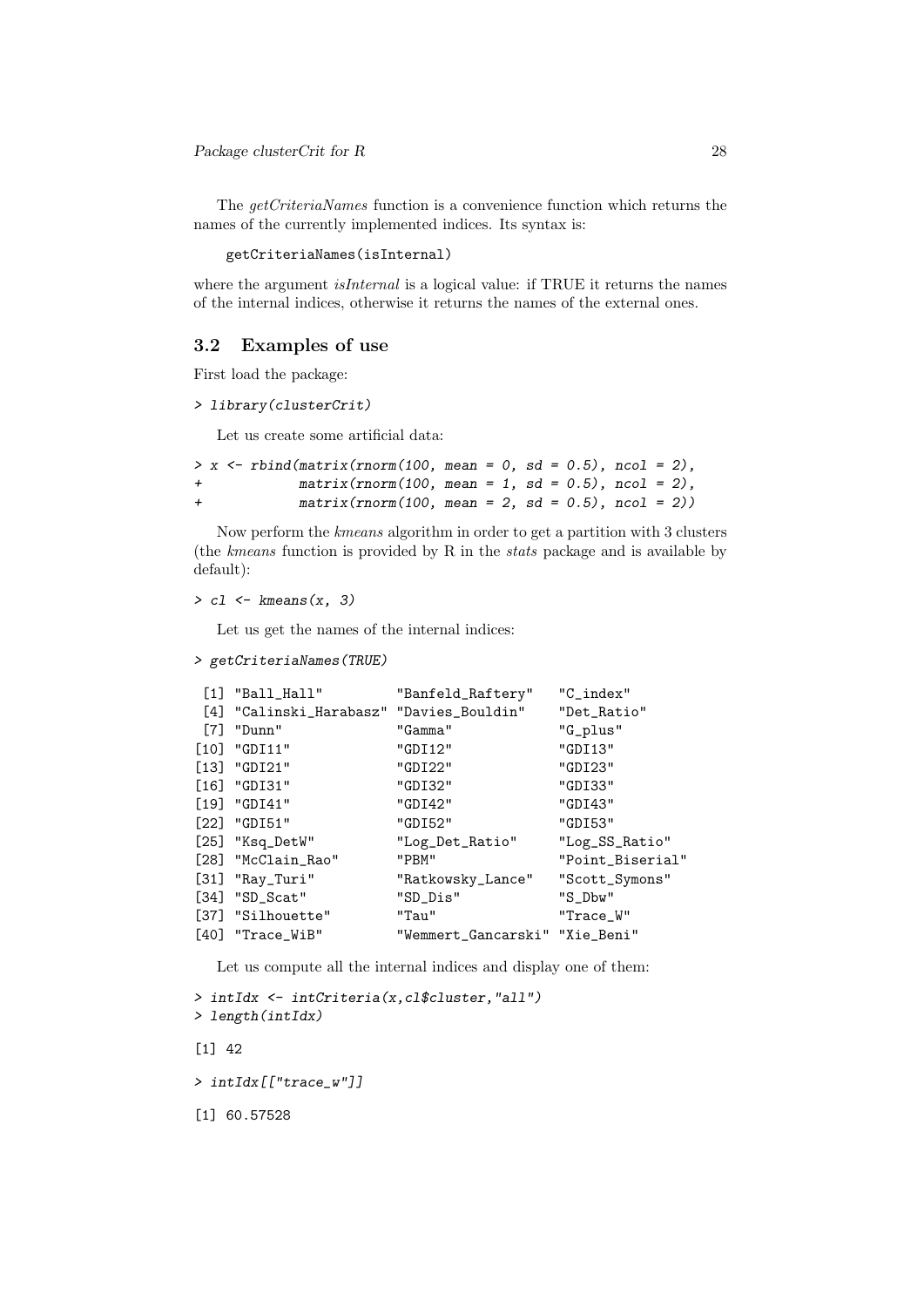It is possible to compute only a few indices:

```
> intCriteria(x,cl$cluster,c("C_index","Calinski_Harabasz","Dunn"))
```
\$c\_index [1] 0.05919318

```
$calinski_harabasz
[1] 264.0909
```
\$dunn

[1] 0.0522376

The names are case insensitive and can be abbreviated:

```
> intCriteria(x,cl$cluster,c("det","cal","dav"))
```

```
$det_ratio
[1] 10.39808
```
\$calinski\_harabasz [1] 264.0909

\$davies\_bouldin [1] 0.6286121

Here is now an example of the external criteria. Let us generate two artificial partitions:

```
> part1<-sample(1:3,150,replace=TRUE)
> part2<-sample(1:5,150,replace=TRUE)
```
Let us get the names of the external indices:

```
> getCriteriaNames(FALSE)
```

| [1] "Czekanowski Dice" "Folkes Mallows" |                 | "Hubert"                       | "Jaccard"   |
|-----------------------------------------|-----------------|--------------------------------|-------------|
| [5] "Kulczynski"                        | "McNemar"       | "Phi"                          | "Precision" |
| [9] "Rand"                              | "Recall"        | "Rogers_Tanimoto" "Russel_Rao" |             |
| [13] "Sokal_Sneath1"                    | "Sokal Sneath2" |                                |             |

Let us compute all the external indices and retrieve one of them:

```
> extIdx <- extCriteria(part1,part2,"all")
> length(extIdx)
[1] 14
```

```
> extIdx[["jaccard"]]
```
[1] 0.1380777

Let us compute only some of them:

```
> extCriteria(part1,part2,c("Rand","Folkes"))
```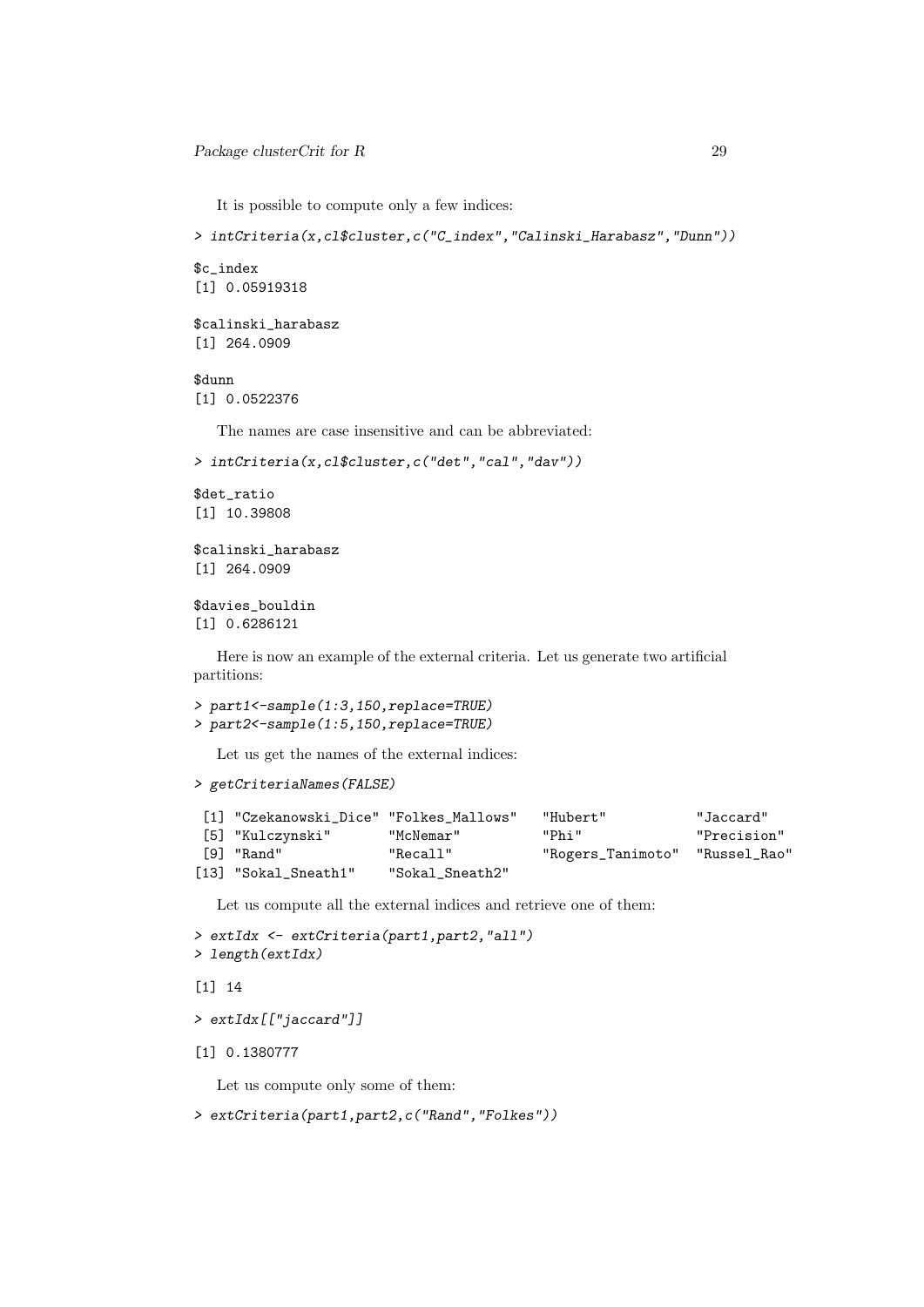Package clusterCrit for R 30

\$rand [1] 0.6011633 \$folkes\_mallows

[1] 0.2506286

The names are case insensitive and can be abbreviated:

> extCriteria(part1,part2,c("ra","fo"))

\$rand [1] 0.6011633

\$folkes\_mallows [1] 0.2506286

# 3.3 Benchmark

The *clusterCrit* package is written in Fortran which makes the calculations quite fast. Nevertheless some indices are more demanding and require more computations than the others. The following timings have been evaluated using the rbenchmark package: the various indices have been computed separately 100 times on a set of 400 points partitionned in four groups. The results are not interesting per se but rather to compare the amount of computations required by the different indices.

The following table summarizes the timings for the internal indices (they are expressed in seconds for 100 replications, so they must all be divided by 100):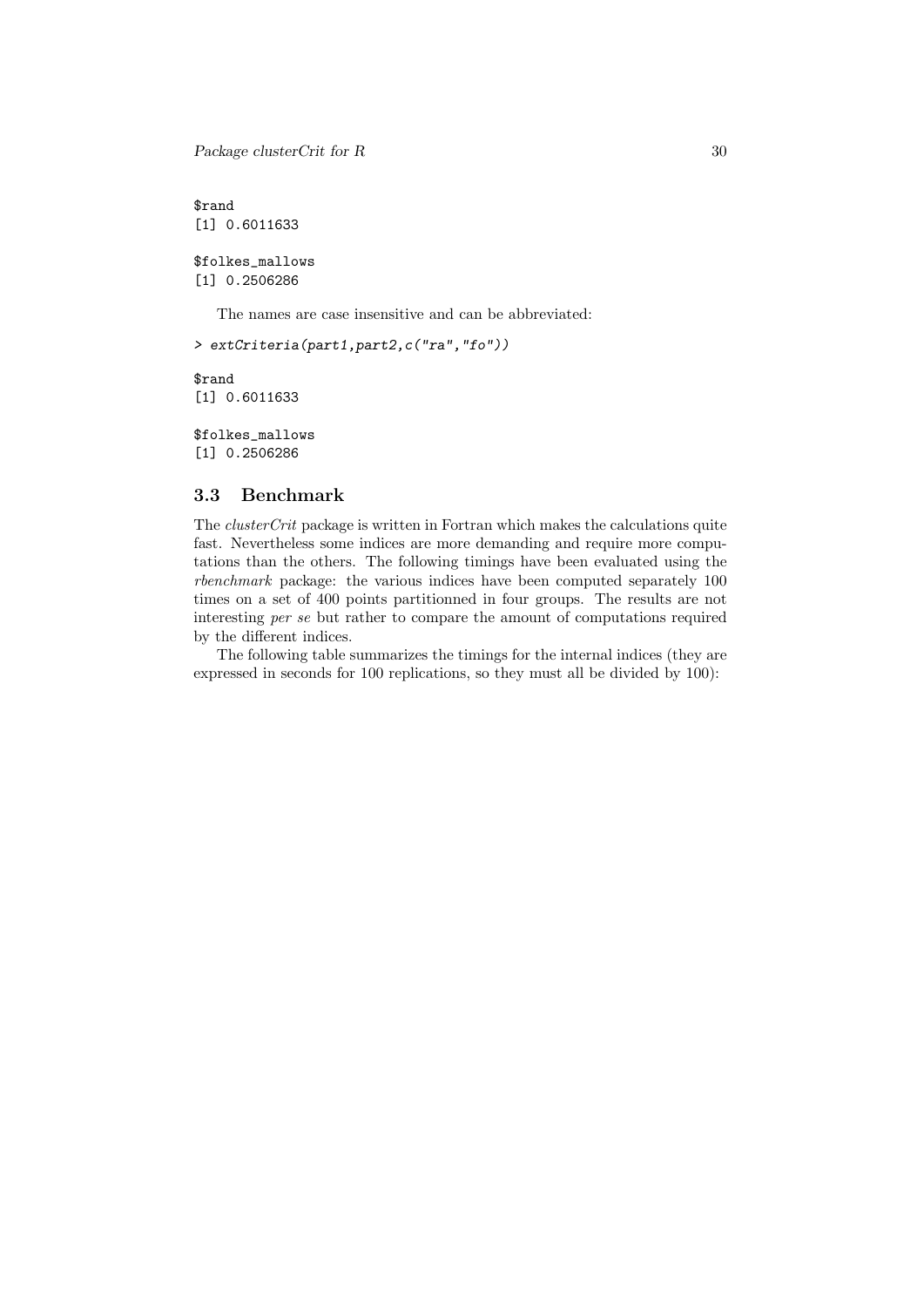| $\overline{\text{all}}$                | $\overline{3.09}5$ |
|----------------------------------------|--------------------|
| <b>Ball_Hall</b>                       | 0.944              |
| Banfeld_Raftery                        | 0.946              |
| $\overline{\text{C}_\text{index}}$     | 2.898              |
| $\overline{\text{Calinski\_Harabasz}}$ | $0.\overline{930}$ |
| Davies_Bouldin                         | 0.926              |
| Det_Ratio                              | 0.930              |
| Dunn                                   | 0.969              |
| $\overline{\text{Gamma}}$              | 2.188              |
| $\overline{G_{\text{-}plus}}$          | $\overline{2.170}$ |
| $\overline{\text{GD11}}$               | 0.985              |
| $\overline{\text{GD112}}$              | 0.971              |
| GDI13                                  | 0.957              |
| $\overline{\text{GD121}}$              | 0.966              |
| $\overline{\text{GDI}22}$              | 0.961              |
| $\overline{\text{GD}123}$              | 0.953              |
| $\overline{\text{GD131}}$              | 0.959              |
| $\overline{\mathrm{GDI}32}$            | 0.957              |
| GDI33                                  | 0.948              |
| $\overline{\text{GD141}}$              | 0.936              |
| $\overline{\text{GDI}42}$              | $\overline{0.933}$ |
| $\overline{\text{GDI}43}$              | $\overline{0.923}$ |
| $\overline{\text{GD151}}$              | 0.934              |
| GDI52                                  | $\overline{0.934}$ |
| $\overline{\text{GDI}53}$              | 0.921              |
| $\overline{\text{Ksq}\_}\text{DetW}$   | 0.930              |
| Log_Det_Ratio                          | 0.930              |
| Log_SS_Ratio                           | 0.923              |
| $\overline{\text{McClaim\_Rao}}$       | $\overline{0.958}$ |
| $\overline{\mathrm{PBM}}$              | $0.\overline{928}$ |
| Point_Biserial                         | 0.959              |
| $\overline{\text{Ray\_Turi}}$          | $\overline{0.923}$ |
| Ratkowsky_Lance                        | 0.923              |
| Scott_Symons                           | 0.965              |
| $SD\_Scat$                             | 0.930              |
| $\overline{\mathrm{SD\_Dis}}$          | 0.923              |
| S_Dbw                                  | ${0.924}$          |
| Silhouette                             | 0.992              |
| Tau                                    | 2.174              |
| Trace_W                                | 0.945              |
| Trace_WiB                              | 0.952              |
| Wemmert_Gancarski                      | 0.960              |
| Xie_Beni                               | 0.978              |

We observe that the C index is the most time consuming. The gamma, g plus and tau indices also need intensive calculations because the concordance and discordance counts concern a huge quantity of pairs of points. All the other indices yield more or less the same values.

Using the keyword "all" in the *intCriteria* function is quite efficient because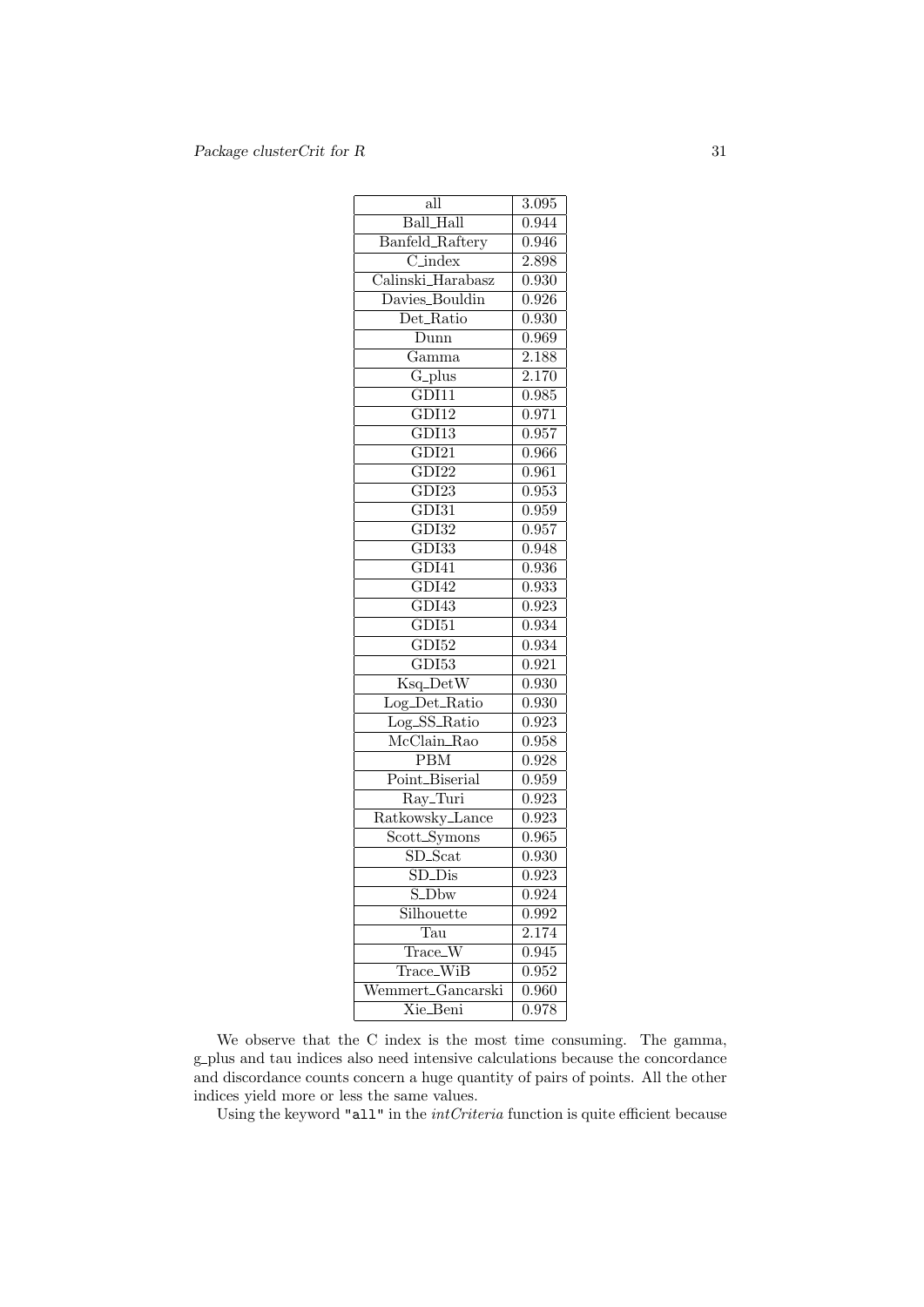the code is optimized to avoid duplicate calculations and to reuse values already computed for other indices. The timing result for calculating all the indices simultaneously 100 times is 3.095.

On the contrary, benchmarking the external indices does not exhibit any noticeable difference. They all take more or less the same time and are very fast. Here are the results for 100 replications of the extCriteria function applied to two partitions containing 150 items:

| all              | $\overline{0.010}$ |
|------------------|--------------------|
| Czekanowski_Dice | 0.010              |
| Folkes_Mallows   | 0.010              |
| Hubert           | 0.011              |
| Jaccard          | 0.010              |
| Kulczynski       | 0.011              |
| McNemar          | 0.010              |
| Phi              | 0.010              |
| Precision        | 0.010              |
| Rand             | $\overline{0.010}$ |
| Recall           | 0.011              |
| Rogers_Tanimoto  | 0.010              |
| Russel_Rao       | 0.011              |
| Sokal_Sneath1    | 0.010              |
| Sokal Sneath2    | 0.009              |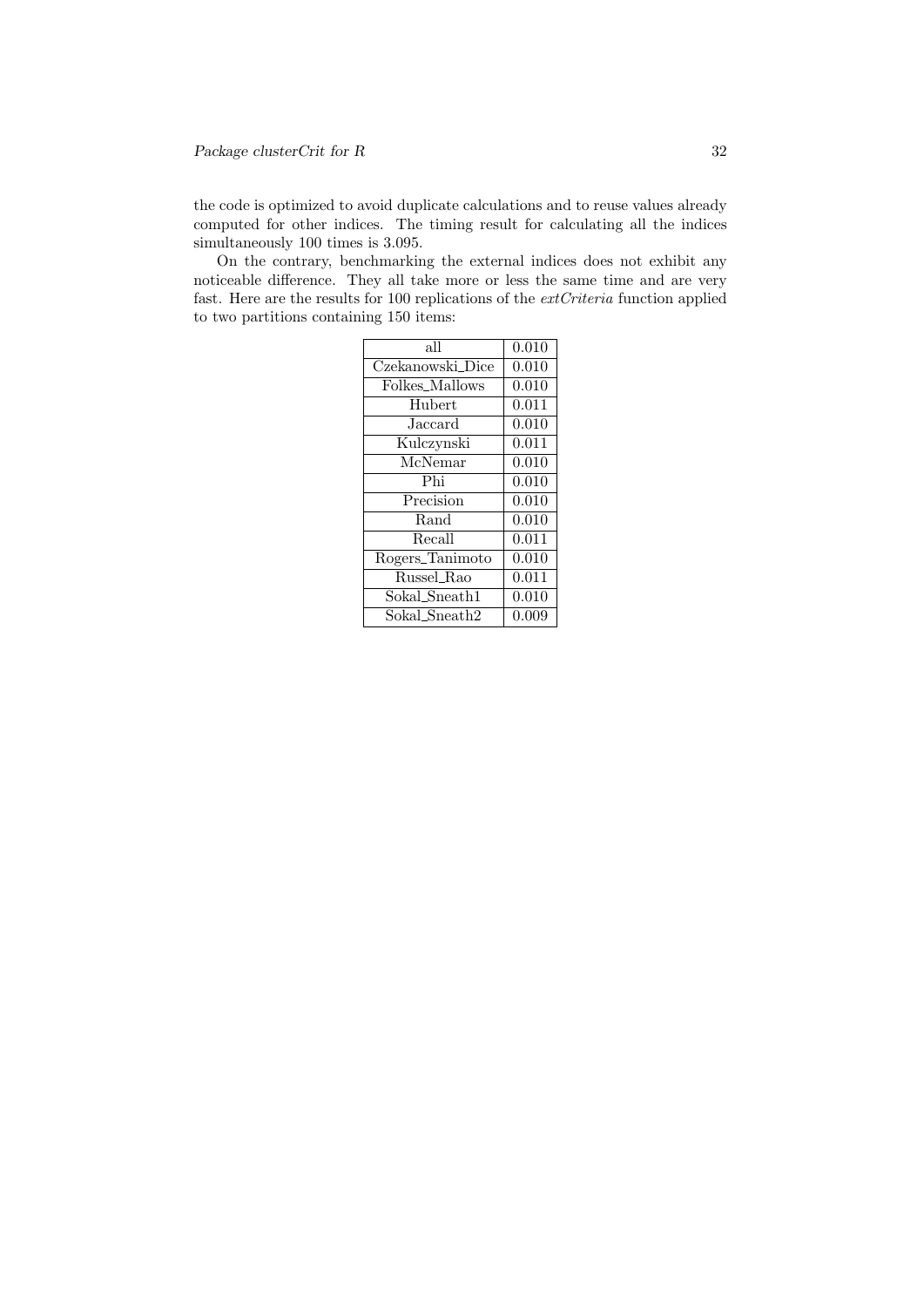# References

- [1] F. B. Baker and L. J. Hubert. Measuring the power of hierarchical cluster analysis. Journal of the American Statistical Association, 70:31–38, 1975.
- [2] G. H. Ball and D. J. Hall. Isodata: A novel method of data analysis and pattern classification. Menlo Park: Stanford Research Institute. (NTIS No. AD 699616), 1965.
- [3] J.D. Banfield and A.E. Raftery. Model-based gaussian and non-gaussian clustering. Biometrics, 49:803–821, 1993.
- [4] J. C. Bezdek and N. R. Pal. Some new indexes of cluster validity. IEEE Transactions on Systems, Man, and CyberneticsNPART B: CYBERNET-ICS, 28, no. 3:301–315, 1998.
- [5] T. Calinski and J. Harabasz. A dendrite method for cluster analysis. Communications in Statistics, 3, no. 1:1-27, 1974.
- [6] D. L. Davies and D. W. Bouldin. A cluster separation measure. IEEE Transactions on Pattern Analysis and Machine Intelligence, PAMI-1, no. 2:224–227, 1979.
- [7] J. Dunn. Well separated clusters and optimal fuzzy partitions. Journal of Cybernetics, 4:95–104, 1974.
- [8] A. W. F. Edwards and L. Cavalli-Sforza. A method for cluster analysis. Biometrika, 56:362–375, 1965.
- [9] B.S. Everitt, S. Landau, and M. Leese. Cluster Analysis. Arnold, London, 2001.
- [10] H. P. Friedman and J. Rubin. On some invariant criteria for grouping data. Journal of the American Statistical Association, 62:1159–1178, 1967.
- [11] L. Goodman and W. Kruskal. Measures of associations for cross-validations. J. Am. Stat. Assoc., 49:732–764, 1954.
- [12] M. Halkidi and M. Vazirgiannis. Clustering validity assessment: Finding the optimal partitioning of a data set. Proceedings IEEE International Conference on Data Mining, pages 187–194, 2001.
- [13] Maria Halkidi, Yannis Batistakis, and Michalis Vazirgiannis. On clustering validation techniques. J. Intell. Inf. Syst., 17(2-3):107–145, 2001.
- [14] J. A. Hartigan. Clustering algorithms. New York: Wiley, 1975.
- [15] L. Hubert and J. Schultz. Quadratic assignment as a general data-analysis strategy. British Journal of Mathematical and Statistical Psychologie, 29:190–241, 1976.
- [16] F. H. B. Marriot. Practical problems in a method of cluster analysis. Biometrics, 27:456–460, 1975.